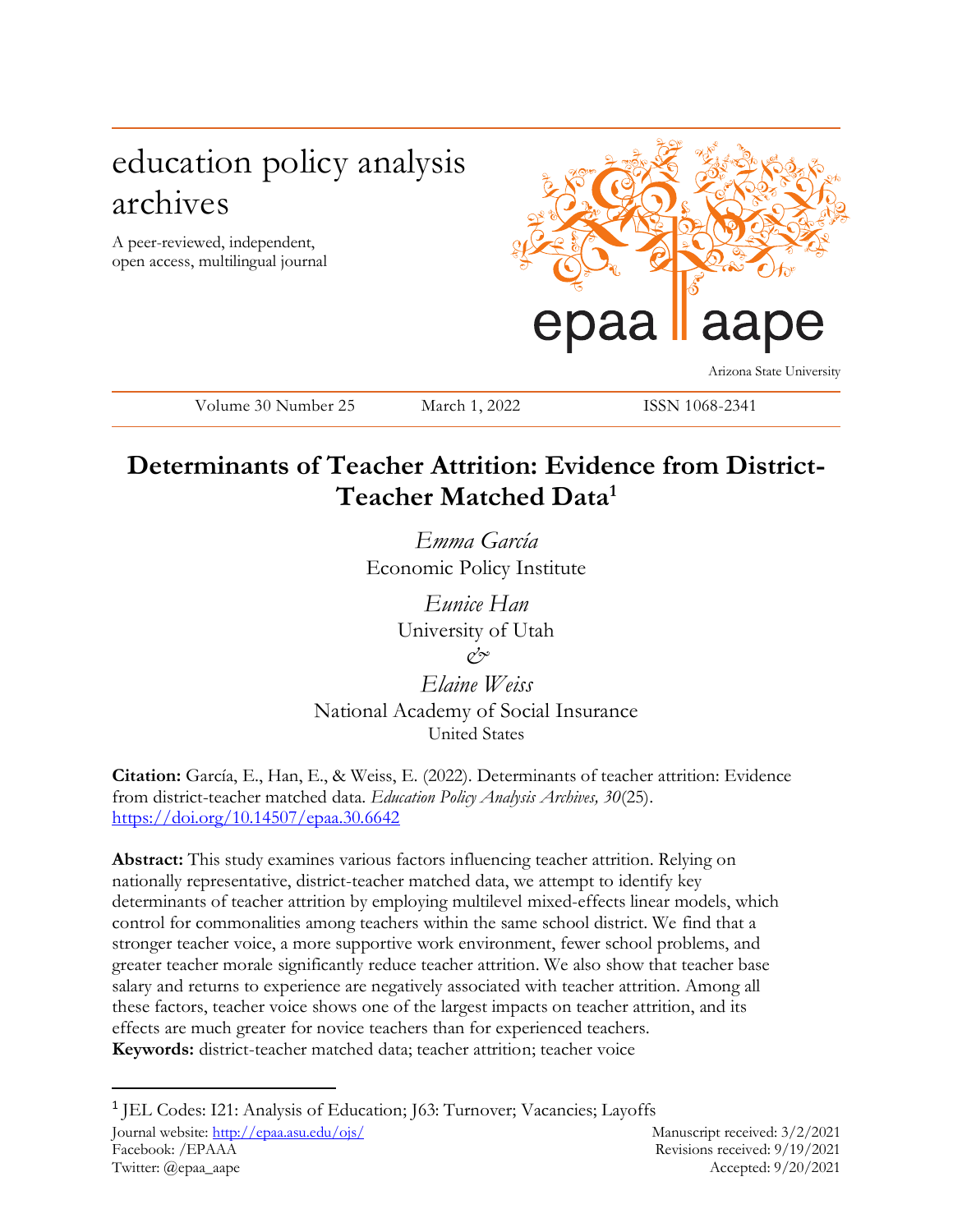#### **Determinantes del abandono de los profesores: Evidencia usando datos emparejados de distritos y profesores**

**Resumen:** Este estudio examina varios factores que influyen en el abandono docente. Basándonos en datos representativos a nivel nacional, resultantes de emparejar distritos y profesores, identificamos los determinantes clave del abandono docente mediante el empleo de modelos multinivel lineales de efectos mixtos, que controlan por factores comunes entre los docentes dentro del mismo distrito escolar. Encontramos que una mayor voz en el profesor, un entorno de trabajo que ofrece más respaldo, menos problemas escolares y una mayor moral en el profesor reducen significativamente el abandono docente. También mostramos que el salario base de los profesores y los retornos a la experiencia están relacionados negativamente con el abandono docente. Entre todos estos factores, la voz del docente muestra uno de los mayores impactos en el abandono docente, y sus efectos son mucho mayores para los docentes novicios que para los docentes experimentados.

**Palabras clave:** datos emparejados de distritos y profesores; abandono docente; voz del profesor

#### **Determinantes do abandono de professores: Evidências usando dados correspondentes de distritos e profesores**

**Resumo:** Este estudo examina vários fatores que influenciam o abandono do professor. Baseando-se em dados nacionalmente representativos da correspondência de professores entre distritos, identificamos os principais determinantes da perda de professores usando modelos de efeitos mistos lineares de vários níveis, que controlam fatores comuns entre professores no mesmo distrito escolar. Descobrimos que uma voz mais forte do professor, um ambiente de trabalho mais favorável, menos problemas escolares e maior moral do professor reduzem significativamente o abandono do professor. Também mostramos que o salário base do professor e o retorno à experiência estão negativamente associados ao abandono do professor. Entre todos esses fatores, a voz do professor apresenta um dos maiores impactos no abandono do professor, e seus efeitos são muito maiores para professores iniciantes do que para professores experientes.

**Palavras-chave:** dados correspondentes do distrito e do professor; abandono do professor; voz do professor

## **Determinants of Teacher Attrition: Evidence from District-Teacher Matched Data**

Teacher attrition and turnover rates in U.S. public schools are high in both absolute and relative terms. Turnover and attrition have been increasing over time (Goldring, Taie, & Riddles, 2014), and, compared to teachers in other countries, U.S. teachers experience higher turnover (Darling-Hammond et al., 2017). Moreover, U.S. teachers see much higher attrition than their peers in most non-teaching occupations: About 30% of college graduates who became teachers were not in the profession five years later, compared with 19% of nurses and lawyers, 16% of engineers, and 14% of pharmacists (Ingersoll, 2014).<sup>2</sup>

<sup>&</sup>lt;sup>2</sup> Among other professions Ingersoll described in his study, the only ones with higher attrition rates than teachers are secretaries, childcare workers, paralegals, and correctional officers.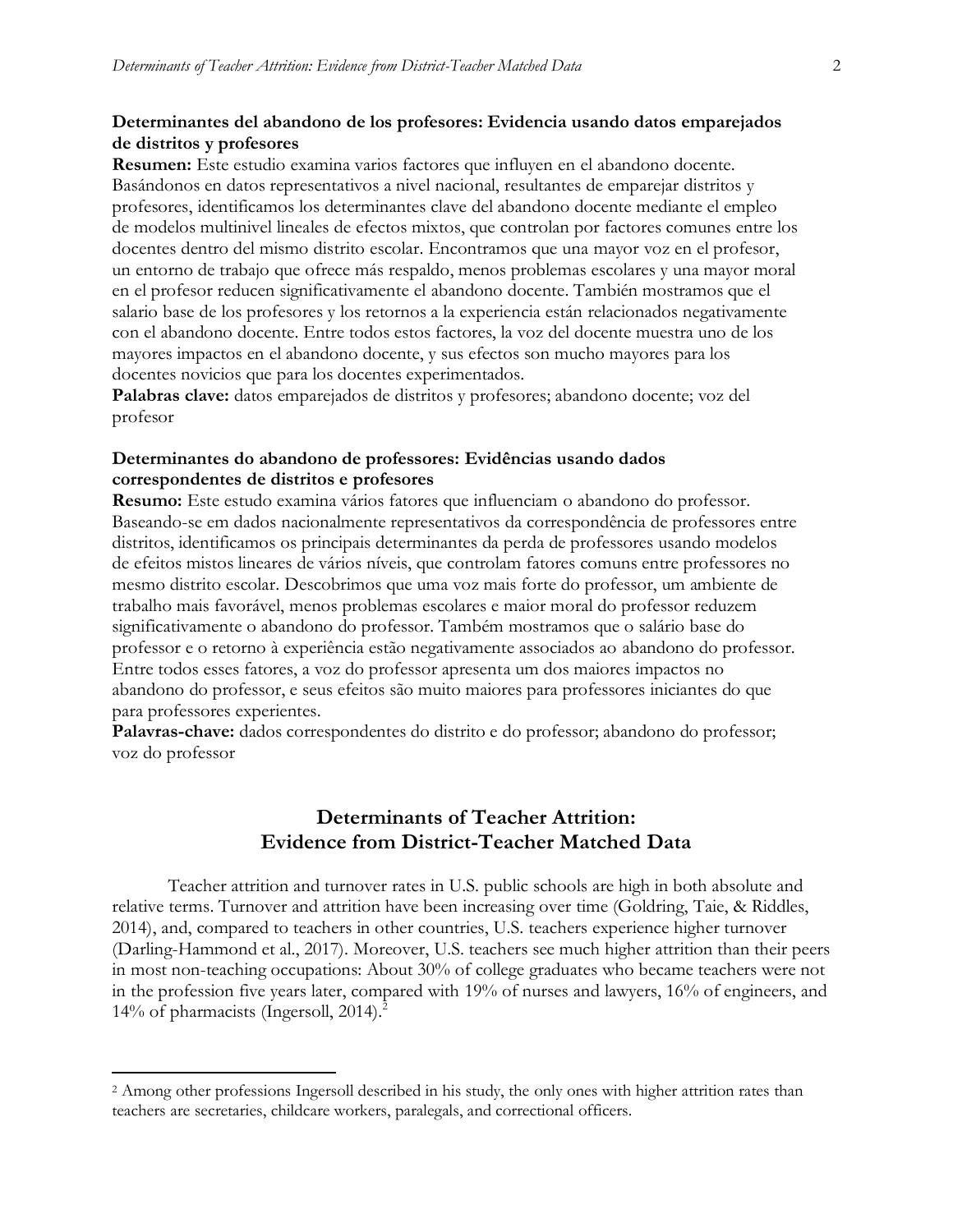Excessive teacher turnover and voluntary attrition are problematic in several respects. First of all, they reduce resources that could be used for other, more productive, purposes. Filling a vacancy costs up to \$21,000 in urban districts (Carver-Thomas & Darling-Hammond, 2017; Learning Policy Institute, 2017), and Carroll (2007) estimates the total annual cost of U.S. teacher turnover at \$7.3 billion per year. Second, instability in a school's teacher workforce due to high turnover and/or high attrition diminishes teacher effectiveness and education quality, negatively affecting student achievement (Jackson & Bruegmann, 2009; Kraft & Papay, 2014; Ronfeldt et al., 2013; Sorensen & Ladd, 2020). Some teachers who leave teaching voluntarily return to classrooms, and they also contribute to schools' need to either allocate teachers to new assignments, or to temporarily fill a position, if they return to the same school (Atteberry et al., 2017; DeAngelis, 2016). In addition, to the extent that such instability correlates with the teacher shortage problem, the need for finding sufficient qualified teachers grows, ultimately threatening students' ability to learn (Darling-Hammond, 1999; Ladd & Sorensen, 2016).

The teacher shortage, measured by the gap between the projected number of qualified teachers needed in the nation's K–12 schools and the projected number available for hire, was about 110,000 teachers in the 2018–2019 school year (Sutcher et al., 2016). This number grows if we also take into consideration that some current teachers lack the credentials associated with being an effective teacher, such as experience, educational background, and route into teaching (García & Weiss, 2019a). Other trends observed in U.S. public schools can also contribute to the overall teacher shortage. For instance, an increase in the student population and decrease in the number of teachers (see Table 1), as well as the decline in the number of individuals enrolling and completing teacher preparation programs (see Figure 1), are also factors that can exacerbate the teacher shortage problem.

#### **Table 1**

| Year | Student Enrollment | Number of Teachers | Student-Teacher Ratio |
|------|--------------------|--------------------|-----------------------|
| 2008 | 49,266             | 3,222              | 15.29050279           |
| 2009 | 49,361             | 3,210              | 15.37725857           |
| 2010 | 49,484             | 3,099              | 15.96773153           |
| 2011 | 49,522             | 3,103              | 15.95939413           |
| 2012 | 49,771             | 3,109              | 16.00868446           |
| 2013 | 50,045             | 3,114              | 16.07096981           |
| 2014 | 50,313             | 3,132              | 16.06417625           |
| 2015 | 50,438             | 3,151              | 16.00698191           |

*Student Enrollment, Teachers, and Student-Reacher Ratio*

*Notes*: Teachers are primary and secondary school teachers in U.S. public schools. Student-teacher ratio is computed by student enrollment divided by number of teachers.

*Source*: U.S. Department of Education, National Center for Education Statistics (NCES) (2018). "Table 208.20. Public and Private Elementary and Secondary Teachers, Enrollment, Pupil/Teacher Ratios, and New Teacher Hires: Selected Years, Fall 1955 Through 2027." Digest of Education Statistics: 2017.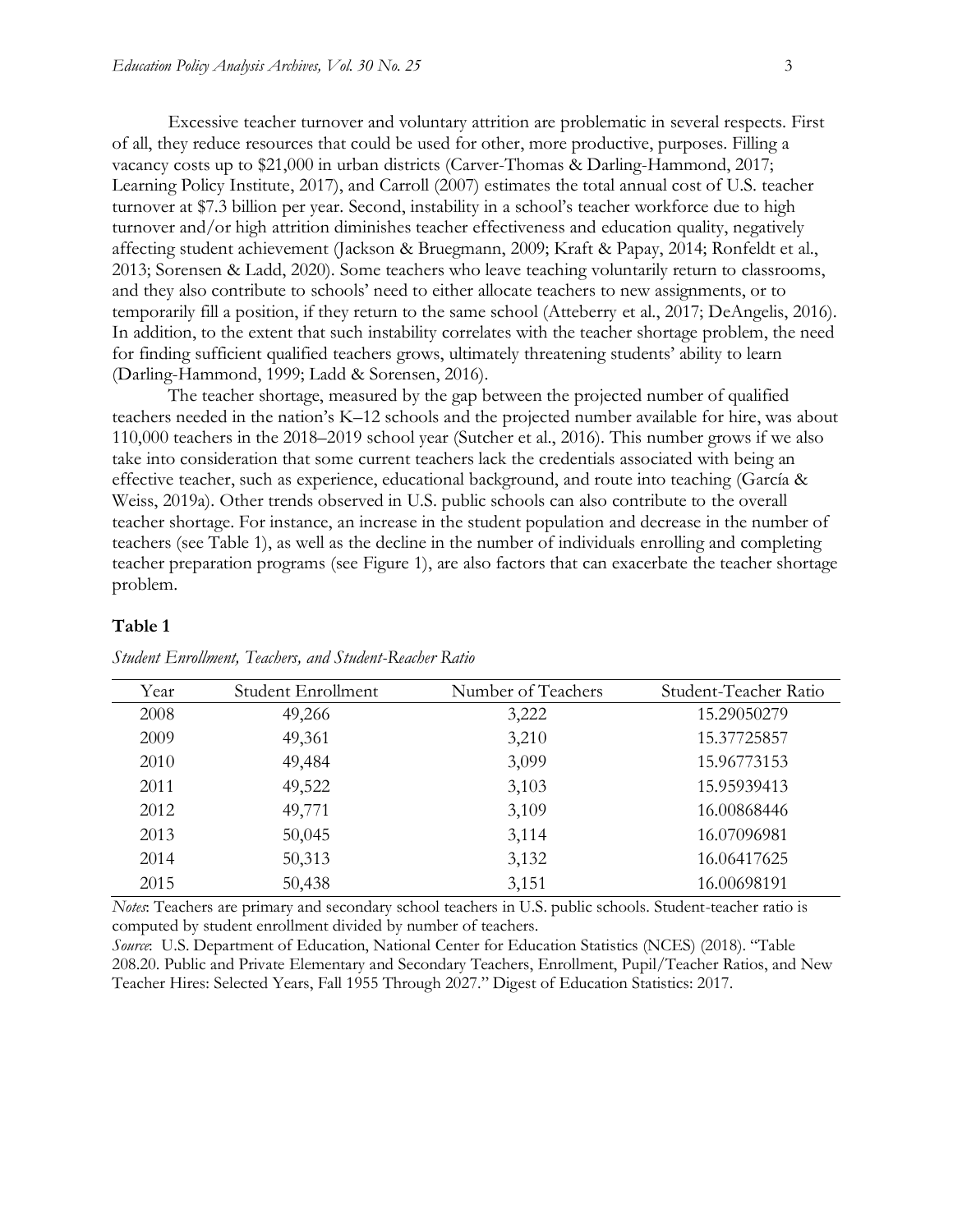#### **Figure 1**



*Enrollment and Completion of Teacher Preparation Programs*

Source: U.S. Department of Education. (2017a), "Completers, by State, by Program Type" [data table]. Data from the Higher Education Act Title II State Report Card (SRC) Reporting System. U.S. Department of Education. (2017b), "Enrollment, by State, by Program Type" [data table]. Data from the Higher Education Act Title II State Report Card (SRC) Reporting System.

Furthermore, schools' staffing problems are expected to worsen in response to the COVID-19 pandemic and its impact on the economy. As was true in prior recessions, decimated state budgets may lead to cuts in teacher demand, and COVID-19's related challenges for teachers, such as safety and added stress, may also increase voluntary attrition, reducing the supply of teachers. Both the known trends and the current context make it essential to identify all factors to which teacher attrition is sensitive, in an attempt to find new ways to build a stable and strong teaching workforce.

In this study, we examine the role that "teacher voice" could play in driving teacher labor market dynamics, using national-level data and quantitative methods. In this paper, teacher voice represents teachers' influence in the school and control in the classroom. The motivation for our approach is threefold. First, there has been significantly increased attention to teacher issues in the media and in policymaking discussions in recent years, followed by a series of teacher protests, during which teachers themselves highlighted the importance of their voices being heard as a critical factor (Booker, 2019; Kolins Givan & Schrager Lang, 2020; Rich, 2015; Strauss, 2015, 2017; Westervelt, 2015). Second, though there is ample qualitative evidence on how and why voice—and related traits, such as autonomy or control—influence teachers' careers, including decisions to leave their school or the profession (Aydarova & Berliner, 2018; Rigsby & DeMulder, 2003; Torres, 2014), quantitative evidence on this factor is scarce. Our study attempts to fill this knowledge gap and identify strategies that help counter persistent challenges to attracting and retaining highly qualified teachers on a national scale. Finally, it is noteworthy that researchers often treat teacher voice as a professional feature in response to the evolution of the teaching career over time, rather than as the part of organizational characteristics of schools (Borman & Dowling, 2008; Ingersoll, 2001, 2003; Ingersoll & Collins, 2018). Thus, this study emphasizes that it is important to how teachers perceive their voices, which emanate from their personal or professional background, rather than treating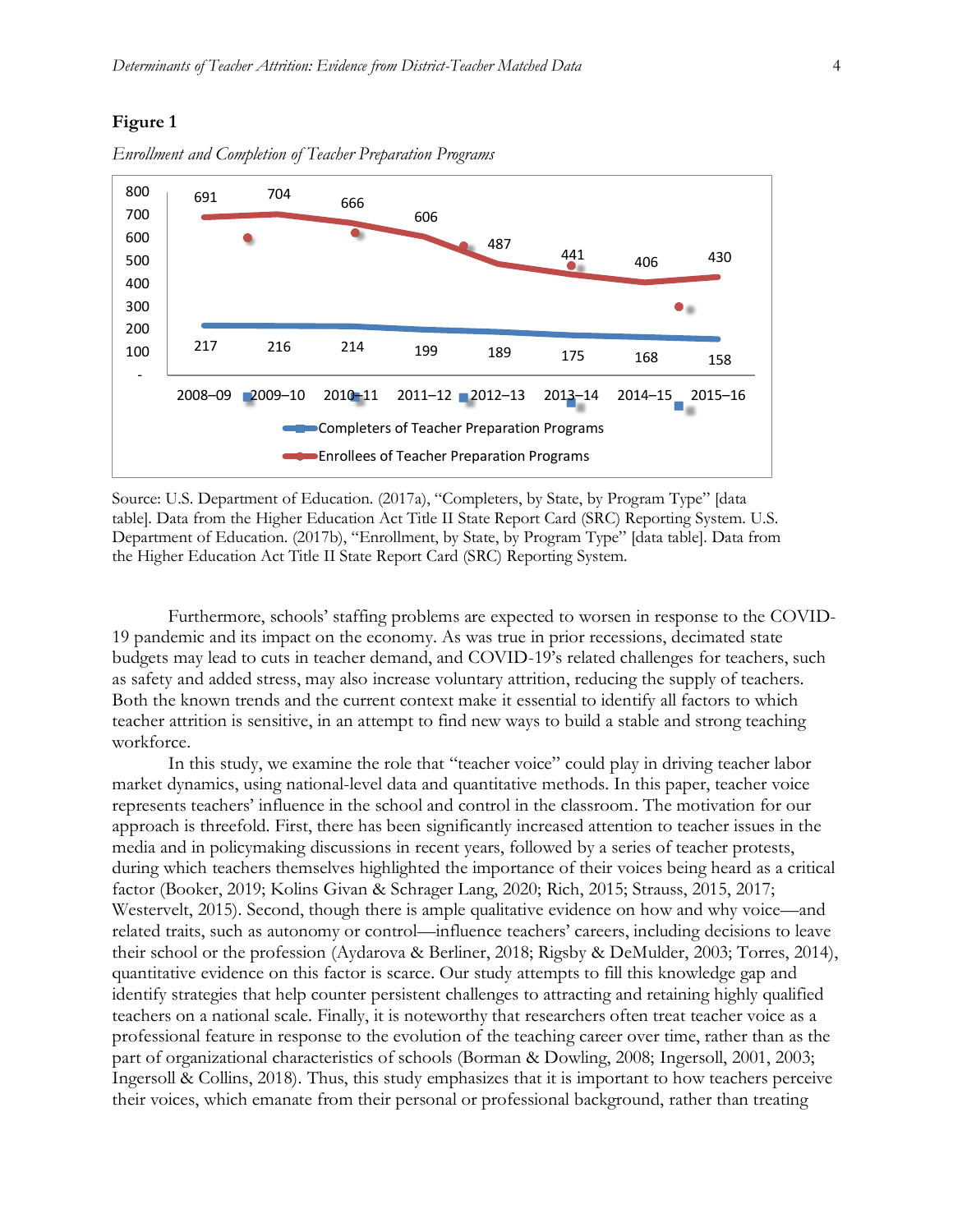voices and their correlates as being determined by schools' organization and other factors that are beyond teachers' control.

We rely on a district-teacher matched dataset, based on the U.S. Department of Education's National Center for Education Statistics' *Schools and Staffing Survey* (2011-2012) and *Teacher Follow-up Survey* (2012-2013) microdata, and employ multilevel mixed-effects linear models to identify key determinants of teacher attrition. The district-teacher matched dataset allows us to control for both teacher and district characteristics, substantially reducing potential omitted variable bias. In particular, our dataset includes information on teacher pay and working conditions, as well as contractual status between teachers' unions and their districts, all of which could capture important aspects of teacher voice, while serving as determinants of teacher attrition. By controlling for these confounding factors, we can further reduce the bias in our estimates. With the multilevel linear models, we are also able to account for unobservable commonalities that are shared by the teachers in the same district that may contribute to differences in teacher attrition (Bryk & Raudenbush, 1992).

We construct four principal factors that characterize workplace environments for teachers: school support, obstacles to teaching and learning ("school problems," hereafter), teacher morale, and teacher voice (teachers' influence in schools and teacher control in classrooms). The first three factors are conventional determinants for teacher turnover, and our study also shows that they affect teacher attrition in the expected direction: greater school support, fewer school problems, and higher teacher morale are all associated with reduced attrition. We also find that teacher voice, which is our main addition to the literature, plays a significant role in driving teachers' decisions to remain in their classrooms. When viewed in isolation, teacher voice has one of the largest impacts on teacher attrition, and its effects are much greater for novice teachers than for experienced teachers. These findings are robust even after accounting for other, better-known correlates of teacher attrition including the influence of teachers' unions.

#### **Literature**

Reflecting a significant interest around teacher labor markets and their dynamics over the last decades, there exists an abundant literature examining teacher retention, attrition and turnover. Seminal studies—including multiple syntheses—have concluded that several individual, school, and institutional factors are statistically significant determinants of teachers' working status (Borman & Dowling, 2008; Guarino et al., 2006; Nguyen et al., 2019; etc.). Recent meta-analyses that synthesize this knowledge and incorporate more reliable causal findings show that the number of determinants that can be at play is large (Nguyen et al., 2019). Of particular relevance are studies that show that these factors are often interconnected (Loeb et al., 2005; García & Weiss, 2020b).

Numerous studies find that teacher pay is an essential factor for retaining and attracting teachers (Boyd et al., 2005; Gray & Taie, 2015; Grissom et al., 2015; Hendricks, 2014; Katz, 2018; Loeb et al., 2005; Manski, 1987; Murnane & Olsen, 1989; Podolsky et al., 2019; Stockard & Lehman, 2004). Salary level is especially important for retention of teachers early in their careers and in highpoverty or high-needs schools, where issues of both turnover and quality are more critical (Boyd et al., 2005; García & Weiss, 2019b; Hanushek et al., 1999; McCreight, 2000; Sorensen & Ladd, 2020).

Using data from Texas between 1996–2012 and controlling for time-varying or fixed-district characteristics and labor-market conditions that could be correlated with teacher pay, Hendricks (2014) finds that a 1% increase in teacher pay reduces teacher turnover by 0.16 percentage points,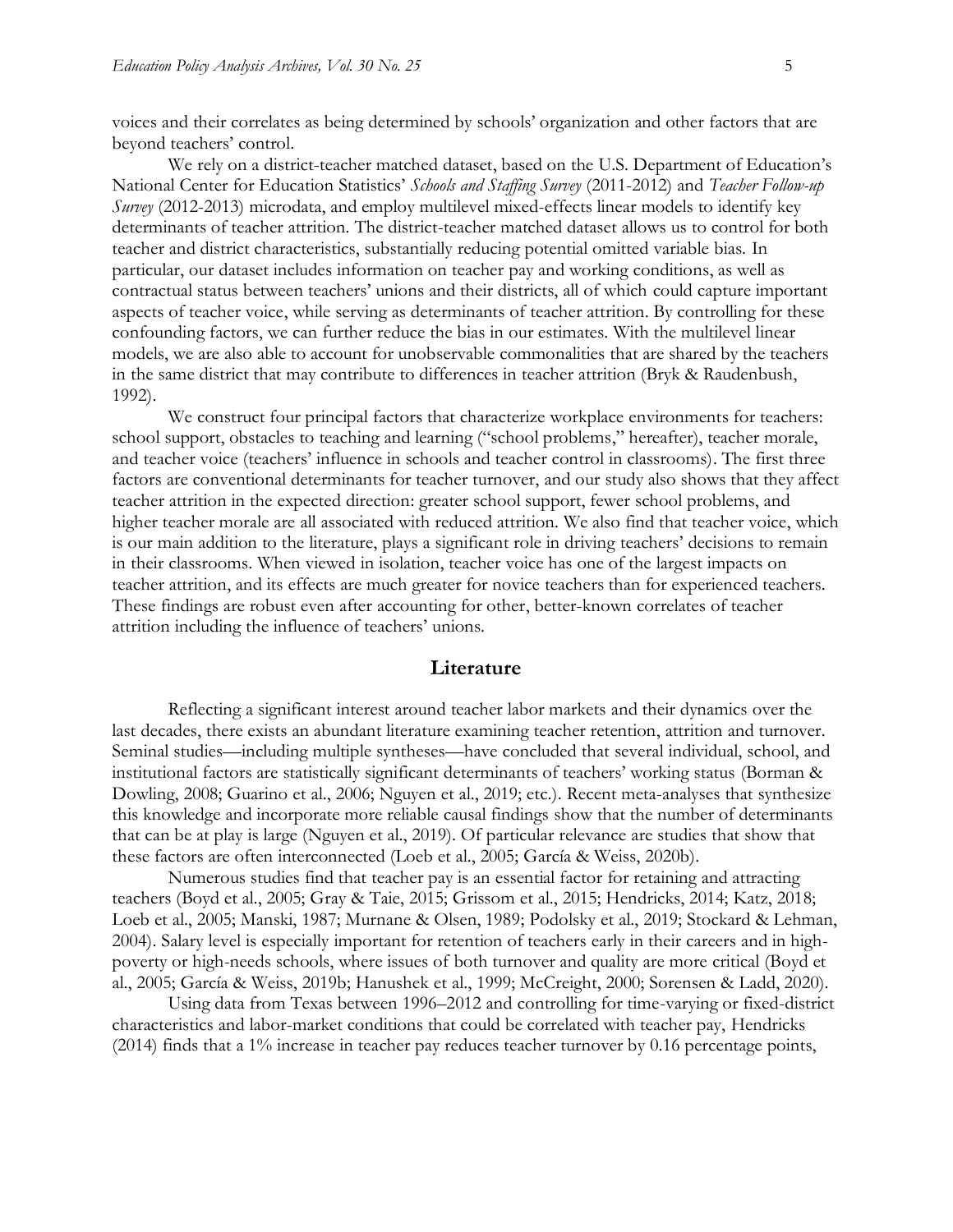and that the effect is larger for less experienced teachers.<sup>3</sup> Also using Texas data, Hanushek et al. (1999) find that increasing salaries within a district by 10% reduces the probability that a teacher leaves the district by 2% for probationary teachers, and by 1% for teachers with three to five years of experience.

Similar evidence is found in research examining salary schedules. Murnane and Olsen (1990) find that an increase of \$1,000 in each salary step would increase teachers' mean duration in that district by two to three years in North Carolina. Using salary schedule measures for teachers' salaries at three different points during their career, Loeb et al. (2005) find that schools with lower salaries are more likely to have reported turnover problems.

Even having salaries more comparable between teachers and non-teachers reduces teacher turnover. For instance, examining how the salary of the best job alternative outside of teaching affects teachers' retention, Murnane and Olsen (1989) find that \$1,000 (in 1967 dollars) in the opportunity cost salary correlates with a decrease of four years in the median length of stay in teaching in Michigan.<sup>4</sup>

Some studies also focus on other working conditions and workplace environment as determinants of teacher retention and turnover. Loeb et al. (2005) show that large class sizes, facilities problems, multitrack schools, and lack of textbooks are all predictors of higher rates of turnover. Rees (1991) reports that teachers with strong grievance procedures in their contracts had a lower probability of quitting than those working under weaker grievance procedures.

Related, the evidence on how school environments, professional development, professional relationships and "voice" influence retention is relatively slim. Teachers being unprepared for the realities of teaching, rigorous certification examinations, lack of career advancement opportunities, and low emphasis on professional development or support for new teachers all correlate with high turnover and attrition (McCreight, 2000). One synthesis and some recent descriptive studies suggest that a lack of say on daily tasks and poorer supports are correlated with high teacher attrition (Katz, 2018; García & Weiss, 2019c; 2019d). Few studies, however, carefully examined how teacher perceptions of job satisfaction and autonomy drive retention (Warner-Griffin et al., 2018; Katz, 2018). In the quantitative research, factors associated with voice have received very little attention even as descriptors of teachers' working conditions (see Sparks & Malkus, 2015), and the most recent meta-analysis on these issues has no category for teachers' voice.

We note that qualitative evidence has used the term "voice" more generally. For example, using data from teachers' essays, Rigsby and DeMulder (2003) highlight how creating standards and implementing testing undermine the professionalism of teachers as they ignore teachers' voice, loosely implying their views and experience. Torres (2014) shows that, when leaving their positions, teachers have expressed concerns over a lack of voice, which indicates autonomy with decisions, based on data from 20 teachers in a charter school in New York City. Aydarova and Berliner (2018) argue that the teacher education community should reclaim "a collective voice over the directions of change and its future such that the profession's collective voice would be heard by policy-makers and by the public at large."

Other factors, such as school characteristics and geographic variation, also affect the probability of turnover and retention. Turnover and attrition are higher for teachers at high-poverty schools, specifically, and, more generally, in high-poverty, high-minority, and rural schools,

<sup>3</sup> He also simulates that, through higher retention, and through increasing the average experience of teachers in the district, paying teachers more improves student achievement.

<sup>4</sup> They use data from Michigan's State Department of Education, which followed teachers who started their teaching careers in the early 1970s until the 1984-1985 school year. A share of studies examining this issue incorporate the idea of the teacher salary gap into their empirical strategies.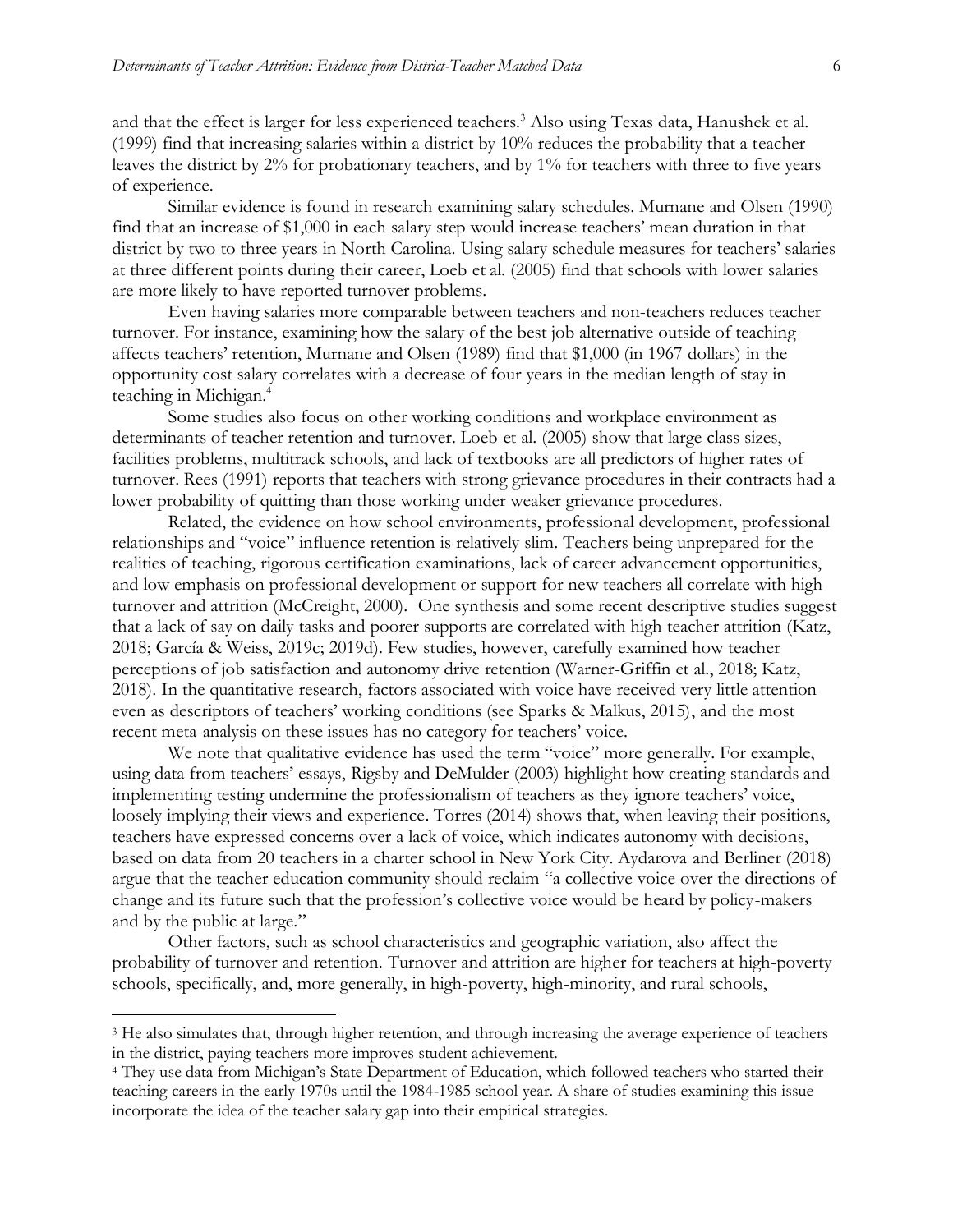$\overline{a}$ 

sometimes referred to as "hard to staff" schools (Darling-Hammond, 2010; Ingersoll et al., 2014, Loeb et al., 2005; Papay et al., 2017; Podolsky et al., 2016; Simon & Johnson, 2015; Sutcher et al., 2016). However, the influence of schools' racial compositions and proportions of low-income students on turnover is substantially reduced once resources for teaching and learning and salaries and working conditions are taken into account (Loeb et al., 2005; Podolsky et al., 2016). Similarly, the shortages are more acute among some groups of teachers (for example, minority teachers, see Carver-Thomas, 2018; Ingersoll, 2015; Ingersoll & May, 2011) and in certain states (Berg-Jacobson & Levin, 2015; Keefe, 2018; Levin et al., 2015; U.S. Department of Education 2017c, 2019).<sup>5</sup>

Some of the evidence comes from examinations of the teacher shortage as reflected in the imbalance between the number of teachers needed and the number of teachers to be hired in a given year. Often, the arguments made in this literature are that the shortages particularly affect specific subjects/specialties such as science, technology, engineering, and mathematics (STEM) and special education (Dee & Goldhaber, 2017; Ingersoll et al., 2014)

Studies also look at hiring and personnel management as a determinant of teacher turnover. For instance, teachers' unions, in collaboration with management, may play a significant role in promoting teaching quality via teacher dismissal policies, promoting the use of rigorous evaluation of teachers, such as peer assistance and review programs, and encouraging staffing in hard-to-attract schools (Han, 2020; Moore-Johnson et al., 2007; NEA Foundation, 2012). Related, several studies examine the influence of principals' leadership and of school administrators on teacher retention. They suggest that school leadership, collegial relationships, elements of school culture, and teachers' perceptions of the school administration play significant roles in retention in public schools overall and in high-poverty schools (Boyd et al., 2011; Simon & Moore Johnson, 2015).<sup>6</sup>

A recent meta-analysis by Nguyen et al. (2019) is now particularly helpful because it classifies all of the factors driving teacher attrition that researchers have examined in recent decades. The analysis classifies about 120 studies by type of factors that influence teachers' decisions regarding their labor supply. There are three types of correlates: personal correlates (teacher characteristics and qualifications); school correlates (school resources, organizational characteristics, student body characteristics, and race/gender congruence); and a broad category called external correlates, which includes diverse subcategories including teacher evaluation systems, teacher merit pay, school accountability, principal effectiveness, teacher-principal race/gender matching, teacher-student race matching, comprehensive school reform, and research-practice partnership. (As the authors note, these external correlates had not been explored in prior research).

Overall, a growing number of categories have become available over time, showing a recognition of the expanded set of drivers of teacher attrition. However, the new trend also attests that education research has largely ignored the roles played by teachers' perspective and self-agency, cooperative environment, and satisfaction in their labor markets. Such information on teachers has been typically labeled as influence or autonomy. For example, Ingersoll (2003), for an examination of organizational theory, uses the term "influence." Ingersoll, May, and Collins (2019) use the terms "faculty influence" and "autonomy" in an examination of turnover among minority and nonminority teachers, and link both factors to organizational conditions of the schools. They find that classroom autonomy was a strong predictor of retention, especially for minority teachers. Oberfield (2016) uses the label of "autonomy" which is linked with accountability in charter schools. "Autonomy" is also

<sup>5</sup> For example, Levin et al. (2015) find the evidence of teacher surplus in Massachusetts; Berg-Jacobson and Levin (2015) find teacher deficits in Oklahoma; and Keefe (2018) notes teacher shortages in Pennsylvania. <sup>6</sup> See also Torres (2016) and Oberfield (2016) for evidence from charter management organizations and charter schools. See Atteberry et al. (2017) for a discussion of how "trust, peer collaboration, and shared decision making" are school environmental factors that influence whether teachers "improve over time."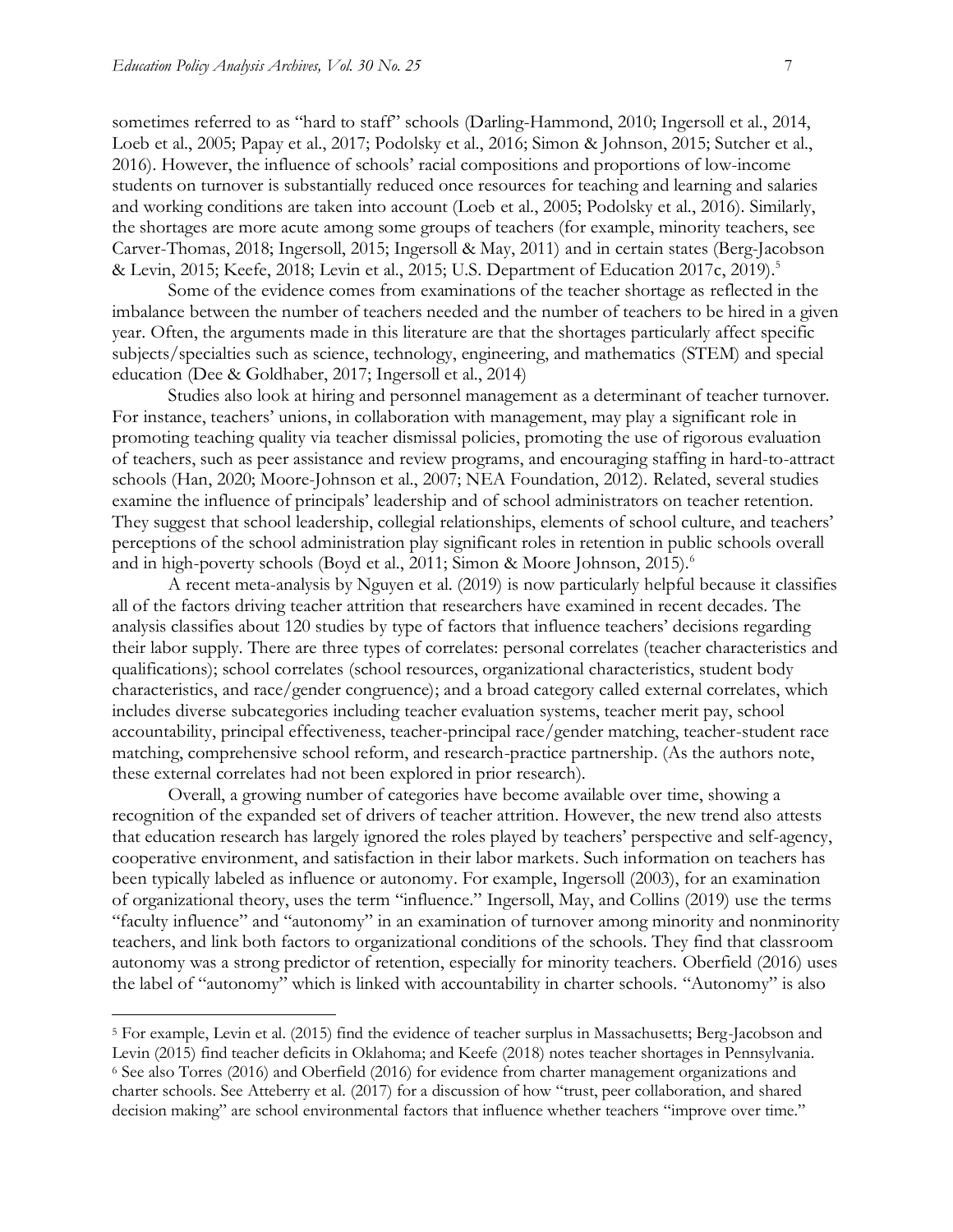the term chosen by Billingsley and Bettini (2019) and Conley and You (2017) in their work on attrition among special education teachers. For these teachers, autonomy is "the extent to which the social context provides special educators latitude to make decisions about their work," and does not significantly predict intent to leave their positions (a proxy of attrition). Nguyen et al. (2019), while including classroom "autonomy" as a school correlate based on five studies, finds that the odds of attrition for teachers who have more classroom autonomy are 0.96 times the odds of attrition of teachers who have less autonomy.<sup>7</sup> However, these attributes also reflect teachers' ability to use their professional knowledge and judgment in their daily activities, rather than just reacting to the organizational aspects in school and policy (Ingersoll, 2003; Simon & Moore Johnson, 2015). In this study, we refer to this broad feature as teacher "voice."

This stands in contrast to the standard labor economics literature, which has seen them as important determinants of worker retention. For instance, labor economics researchers find that providing employees a "voice," a channel to express their concerns and preferences in the workplace, through unionization, reduces their quit rates (Batt et al., 2012; Freeman, 1980; Freeman et al. 2007). According to the "exit-voice" hypothesis, workers can decide to leave their employer (exit-option) or express discontent with their employment conditions (voice-option), and unions can serve as a means for employees to address the problems they face at the workplace (Freeman & Medoff, 1984; Hirschman, 1970). This "voice" channel improves communication between employers and employees and enhances workers' commitment to the organization (Addison & Belfield, 2004; Batt et al., 2012; Freeman et al. 2007; Gunderson, 2015). The role of unions as a mediator between workers and employers is also applied in the teaching sector, reducing teacher attrition. Nguyen et al. (2019) show that unionized teachers' odds of attrition are 0.75 times the odds of attrition for teachers who do not belong to unions. Han (2020) also finds that teachers' unions decrease novice teachers' attrition.

Because teacher attrition is a crucial part of the teacher staffing issue, it is important to account for all channels sensitive to reducing attrition. In this study, therefore, we further expand the existing framework to shed light on this additional category. Across different disciplines, teacher voice captures important professional features such as engagement, agency, career-advancement, prestige, and intrinsic-motivation (Abbott, 2014; Hirschman, 1972; Ingersoll & Collins, 2018; Organization for Economic Cooperation and Development, 2019). Teacher voice must thus be included in analyses of determinants of teacher attrition, because the discussion around teaching has evolved recently to emphasize the status of teaching as a profession and the need to attract and keep more qualified teachers (García & Weiss, 2019a, 2020a; Ingersoll & Collins, 2018; Sutcher et al., 2016).

Our research makes several important contributions to literature. First, our study adds an additional category, teachers' voice, to the ones offered by Borman and Dowling (2008) and Nguyen et al. (2019). Through these meta-analyses, we also build on all of the studies that independently contributed to examining independent factors of teacher attrition/retention, especially those that used different iterations of the SASS data, but we focus on the frameworks that have been issued to represent the full breadth of variation of teachers' working environments.

Second, we rely on nationally representative data that allow us to utilize the full breadth of variation of teachers' working environments and conditions. Third, the district-teacher matched dataset allows us to control for various teacher and district characteristics, substantially reducing

<sup>7</sup> This result is based on five studies and not statistically significant. With these references, we acknowledge the differences in the terms used to label constructs building on similar items across studies, which are included in the module "school climate and teacher attitudes" in the SASS 2011-12 teacher questionnaire.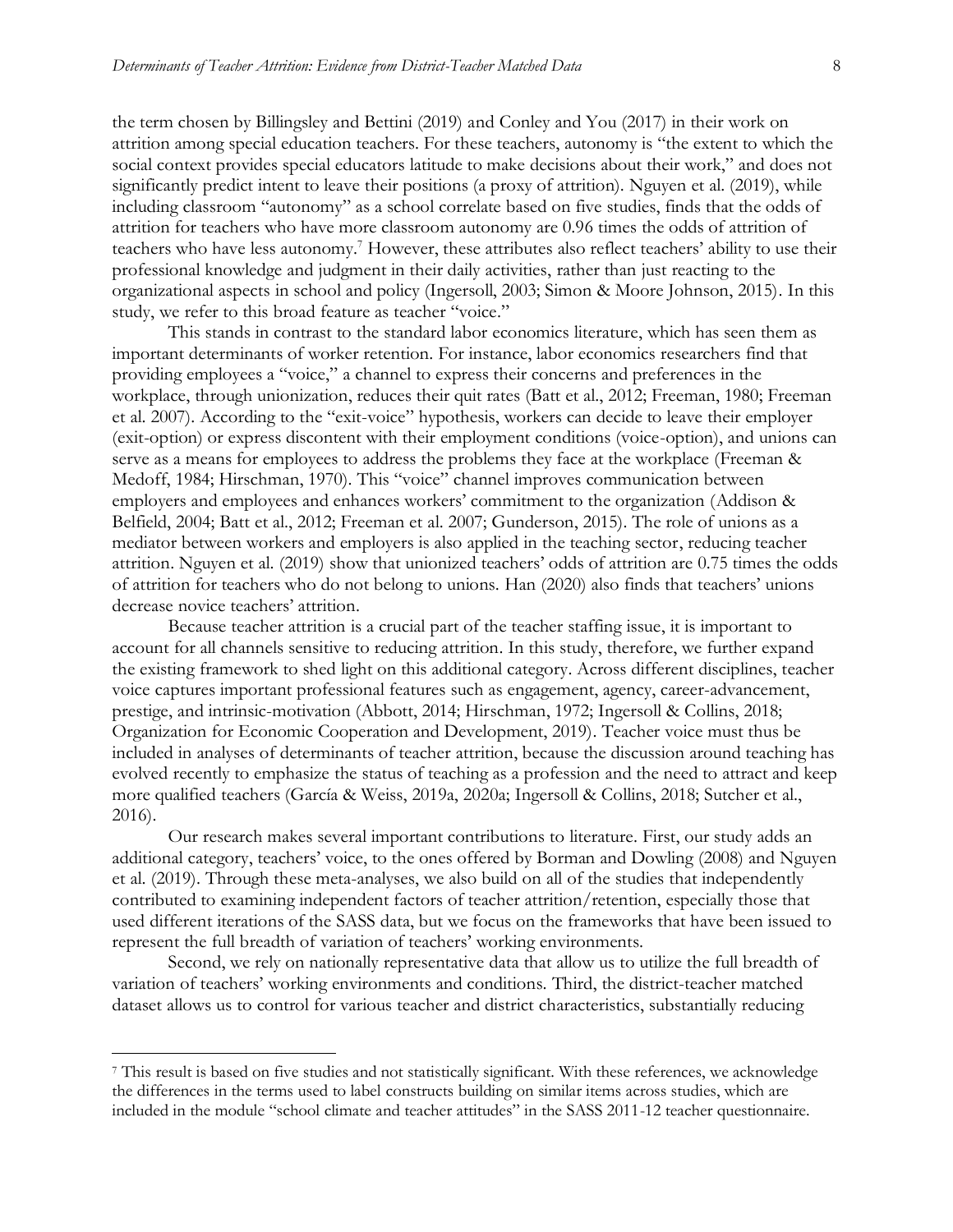$\overline{a}$ 

potential omitted variable bias. Finally, we offer a more comprehensive perspective on teacher attrition by incorporating a new factor, teacher voice, into the analysis.

#### **Data**

The primary data source is the 2011-2012 *Schools and Staffing Survey* (SASS), administered by the National Center for Education Statistics (NCES). The SASS is a nationally representative study with a multi-level format, in which teachers are grouped within their schools and schools are grouped within their corresponding districts. We construct a district-teacher matched dataset by linking information on teachers and their districts.

One year after the SASS is collected, teachers who left the teaching sector are surveyed, forming the *Teacher Follow-up Survey* (TFS) for former teachers. The TFS contains information on teacher attrition, indicating teachers in the 2011-2012 school year who voluntarily quit teaching during the 2012-2013 school year. We combine the district-teacher matched SASS with the TFS to construct a SASS-TFS dataset for each survey year and merge them to form a pooled cross-sectional dataset covering 2011-2013.<sup>8</sup>

We also combine information from the *School Districts* (*local agency*) *Finance Survey* (SDFS), also known as the F-33 survey, which details annual fiscal data for every U.S. school district. Districts' finance information allows us to compare teacher attrition across districts with similar financial status, measured by districts' total revenue. Districts with fewer resources may drive the attrition of teachers, so by comparing districts with a similar level of educational inputs, we are able to rule out this hypothesis. Appendix I reports summary statistics from the SASS-TFS dataset merged with the SDFS.

Following Han (2019) who proposes the contractual status between teachers' unions and their districts as a measure of union strength, we use three types of contractual status: districts may have a collective bargaining (CB) agreement, meet- and confer- (MC) agreement, or no agreement (NA) with the unions. CB contracts specify wages and other terms and conditions of employment, and the outcomes are legally binding. During MC, unions and management exchange views and discuss proposals, which can lead to an agreement that is likely to affect the outcomes of employment, but, unlike CB, this agreement is legally unenforceable. Districts with neither CB nor MC have no specific agreements with unions regarding the employment conditions of teachers. Thus, the strength of teachers' unions is notably weaker in NA districts than in CB or MC districts. To the extent that CB districts can offer stronger support than NA districts to teachers, the contract status is a potentially important variable in shaping teachers' voice, capturing a large amount of variation in teachers' voice as well as in teacher attrition. Hence, the contractual status can directly control for the institutional feature of teachers' unions that is partly reflected in teachers' voice (Han, 2020).

In addition to the basic attributes of teachers, their schools, and their districts, how teachers perceive their profession and work environments may contribute to their decision to depart from teaching. To better understand this link, we construct additional factors to assess teacher attitudes and school environments in four different categories: teacher voice (which includes both teachers' influence in their schools and teachers' control in their classrooms), school support (based on a number of indicators of school climate, such as support from school principal and administrative staff), school problems (representing a set of obstacles or barriers to teaching and learning), and

<sup>8</sup> The 2012-2013 TFS is the most recent data. According to the NCES (2021), "The next administration of the TFS is planned for 2021–22 and will be administered to a sample of teachers who complete the NTPS in 2020-21."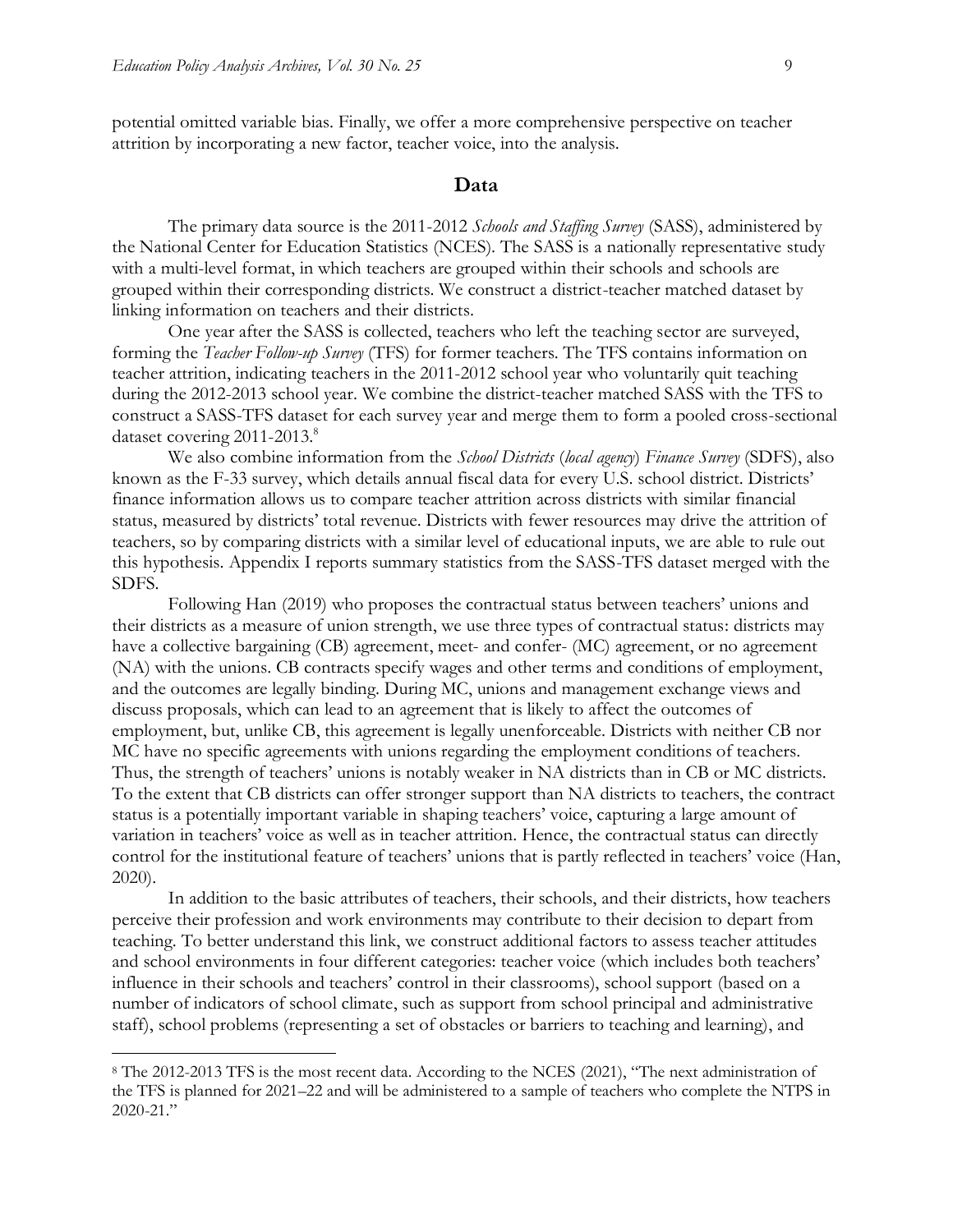teacher morale. Each category is based on various teacher survey questions, whose answers are scaled 1-4 (see Appendix II for the questionnaires included in each category), and we employ principal components factor analysis to aggregate these questions into the four manageable categories described above. The Cronbach's Alpha scales indicate that they are well above the rule of thumb of 0.7, indicating that the items have relatively high internal consistency. This factor analytical approach produces a single factor each for teacher voice, school support, school problems, and teacher morale. We code these factors such that greater values indicate stronger teacher voice, more support from schools, more serious school problems, and higher teacher morale.<sup>9</sup>

Our dependent variable is the binary indicator for the attrition status of a teacher, such that the value =1 if teachers who were in the classroom during the 2011-2012 school year voluntarily left teaching in the 2012-2013 school year for reasons other than retirement, and the value =0 if the teachers continued teaching in the 2012-2013 school year.

Figure 2 describes the mean differences of these principal factors by attrition status. As the data show, compared to teachers who stay, teachers who quit teaching report a weaker voice, less school support, more school problems, and low morale, and all of these differences are statistically significant at the 1% level.

#### **Figure 2**

 $\overline{a}$ 

*Principal Factors by Attrition Status*



*Source*: District-teacher matched data, based on 2011-2012 *Schools and Staffing Survey* (SASS) and 2012- 2013 *Teacher Follow-up Survey* (TFS).

<sup>9</sup> Factor 1 explains 73% of total variance of teacher voice, and it is mostly defined by items d, e, f, and g in the "Teacher Influence in School" questionnaires listed in Appendix II. Factor 1 explains 57% of total variance of school support, and it is mostly defined by items a, g, j, and l in the "School Climate" questionnaires. Factor 1 explains 53% of total variance of school problem, and it is mostly defined by items g, h, and i in the "School Problems" questionnaires. Factor 1 explains 56% of total variance of school problems, and it is mostly defined by items b and c in the "Teacher Morale" questionnaires.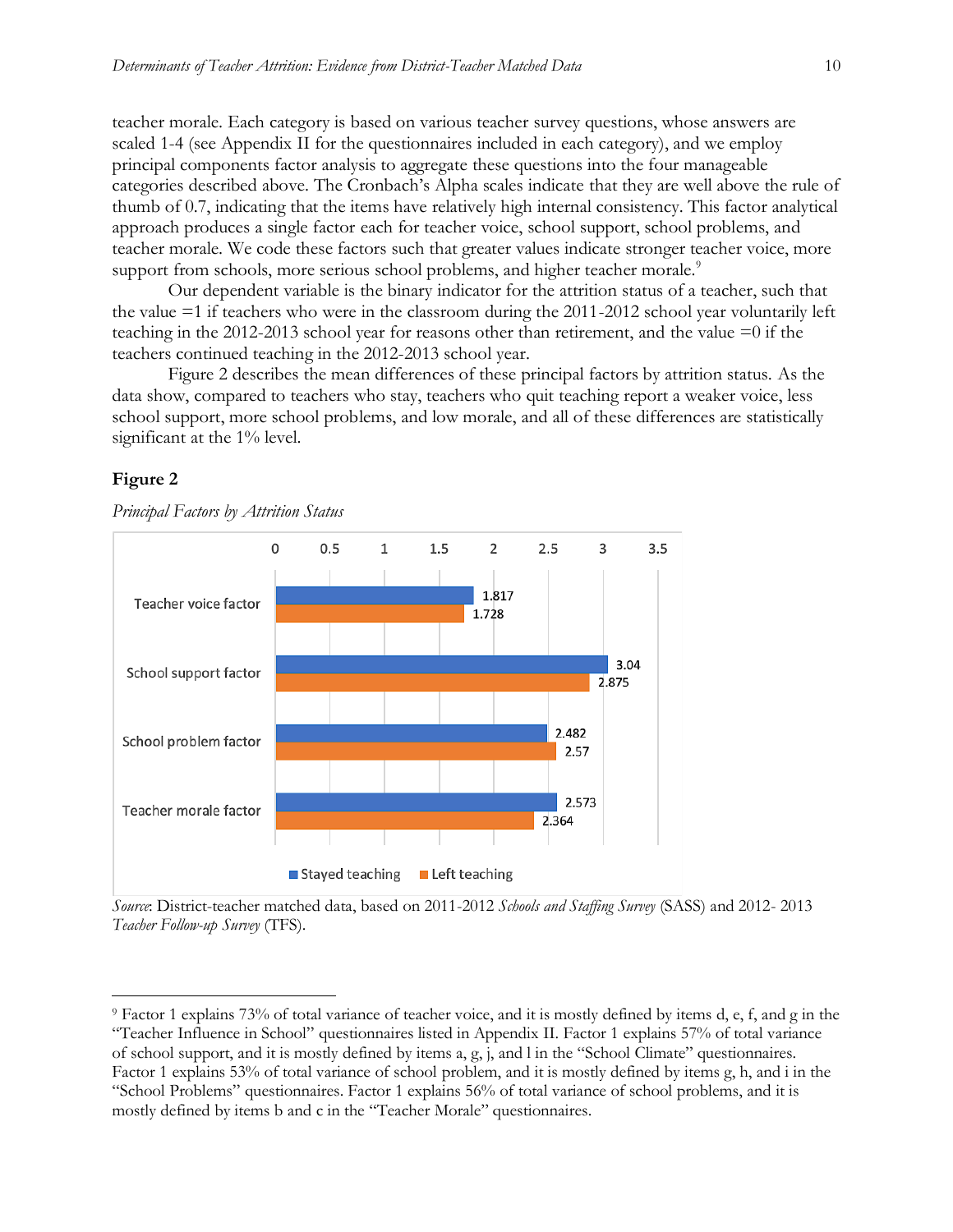We also look at various aspects of teachers' working conditions as determinants of teacher attrition. The SASS contains four categories, or "lanes," of salary schedules: teachers with a bachelor's degree and no experience, bachelor's degree with ten years of experience, master's degree with no experience, and master's degree with ten years of experience. Based on these salary schedules, we construct two new variables for returns to ten years of experience: returns to experience for BA and returns to experience for MA. Returns to experience for BA is computed by (base salary with 10 years of experience – base salary with no experience)/base salary with no experience for teachers with bachelor's degree. Returns to experience for MA is computed by (base salary with 10 years of experience – base salary with no experience)/base salary with no experience for teachers with master's degree. Additionally, we consider teachers' base salary, class size (pupils per teacher) in each district, and required teaching hours.

Figure 3 displays the comparison of employment conditions by attrition status. On average, both base salaries and returns to experience are lower for teachers who quit than for teachers who stay, and these differences are also statistically significant at the 1% level. However, class size is slightly smaller and working hours are somewhat shorter for teachers who quit.

#### **Figure 3**



*Employment conditions by Attrition Status*

*Source:* District-teacher matched data, based on 2011-2012 *Schools and Staffing Survey* (SASS) and 2012- 2013 *Teacher Follow-up Survey* (TFS).

The patterns shown in Figures 2 and 3 may be affected by other factors that are associated with teacher attrition, teacher attitudes, school environments, and employment conditions. Indeed, this seems likely, as the characteristics of teachers, their schools, and their districts differ by teachers' attrition status, according to the summary statistics reported in Table 2, which presents the mean comparison between teachers who stayed and teachers who quit. Full-time teachers with greater experience and a Highly-Qualified Teachers (HQT) certificate are less likely to quit, while teachers with alternative certification have a greater tendency to quit. Schools with a greater fraction of black students, with a greater fraction of students participating in free and reduced-price lunch programs, and charter schools all show a greater attrition rate. Teachers in the CB districts are more likely to stay in teaching. Urban districts have a greater teacher attrition rate, whereas suburban districts have a greater retention rate.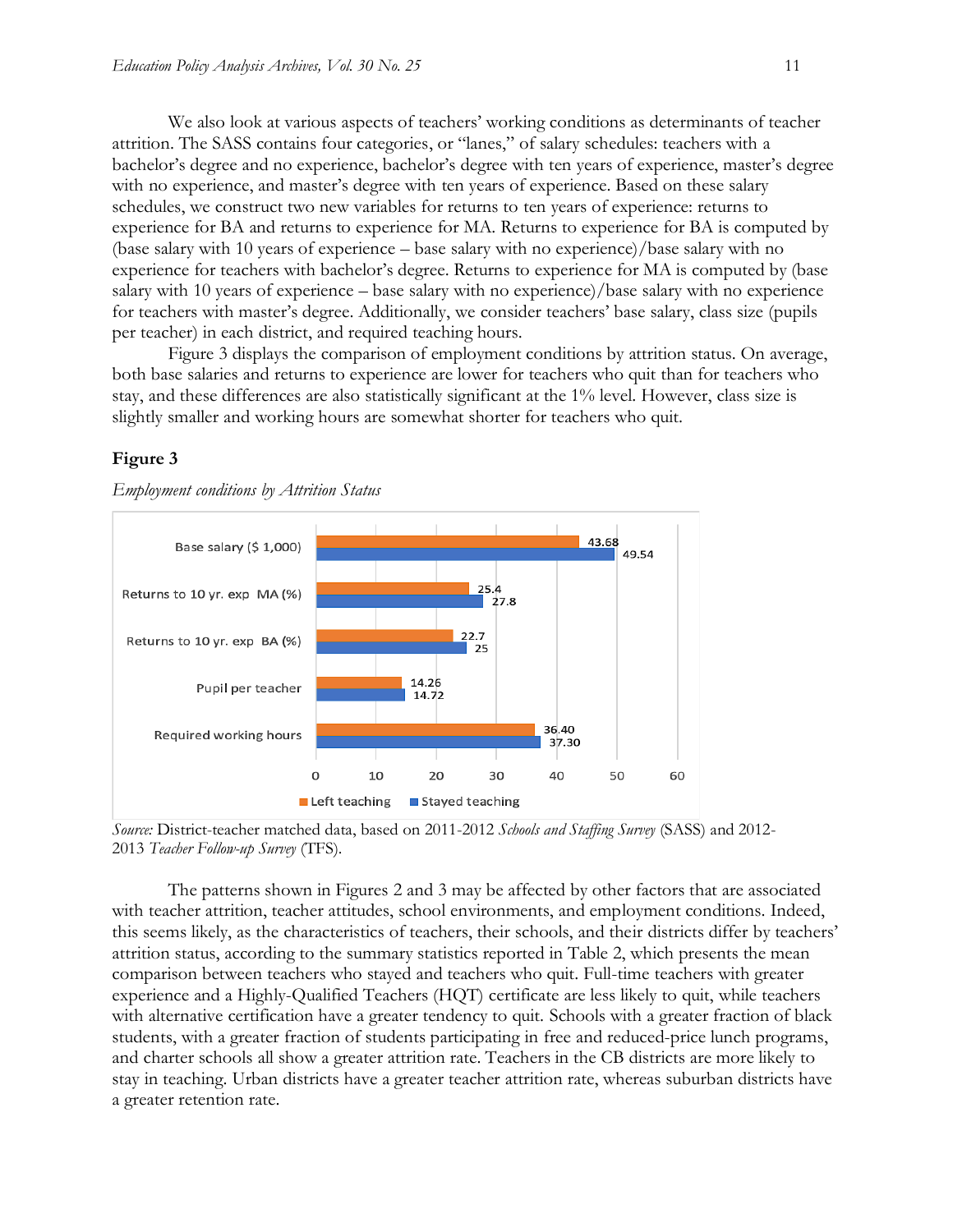#### **Table 2**

*Comparison Between Teachers Who Stayed and Teachers Who Quit*

|                                 | <b>Stayed Teaching</b> |                           | Difference $=$     |  |
|---------------------------------|------------------------|---------------------------|--------------------|--|
| Variables                       | (SD)                   | <b>Quit Teaching (SD)</b> |                    |  |
|                                 | $N = 33,100$           | $N=1,380$                 | Stay - Quit (SE)   |  |
|                                 |                        |                           |                    |  |
| <b>Teacher characteristics</b>  |                        |                           |                    |  |
| Male                            | 0.314(0.463)           | 0.286(0.451)              | 0.028(0.017)       |  |
| White                           | 0.928(0.257)           | 0.921(0.246)              | 0.007(0.009)       |  |
| Hispanic                        | 0.051(0.220)           | 0.055(0.207)              | $-0.004(0.008)$    |  |
| Black                           | 0.052(0.221)           | 0.066(0.249)              | $-0.014(0.009)$    |  |
| Asian                           | 0.017(0.130)           | 0.015(0.100)              | 0.002(0.005)       |  |
| Other                           | 0.019(0.136)           | 0.017(0.122)              | 0.002(0.005)       |  |
| Full time                       | 0.925(0.263)           | 0.819(0.345)              | $0.106***(0.010)$  |  |
| Experience                      | 13.271 (9.615)         | 10.038 (8.640)            | $3.232***(0.361)$  |  |
| Master's degree and above       | 0.543(0.498)           | 0.555(0.497)              | $-0.012(0.018)$    |  |
| Alternative certification       | 0.143(0.350)           | 0.185(0.388)              | $-0.042***(0.013)$ |  |
| Highly Qualified Teacher        | 0.789(0.407)           | 0.750(0.433)              | $0.039**$ (0.015)  |  |
| <b>School Characteristics</b>   |                        |                           |                    |  |
| Charter school                  | 0.061(0.240)           | 0.122(0.327)              | $-0.061***(0.009)$ |  |
| Hispanic student                | 0.147(0.217)           | 0.149(0.210)              | $-0.002(0.008)$    |  |
| <b>Black students</b>           | 0.123(0.201)           | 0.150(0.233)              | $-0.027***(0.008)$ |  |
| Asian students                  | 0.031(0.060)           | 0.025(0.012)              | $0.006***(0.002)$  |  |
| Other students                  | 0.045(0.110)           | 0.048(0.119)              | $-0.003(0.004)$    |  |
| Male students                   | 0.507(0.089)           | 0.506(0.085)              | 0.001(0.003)       |  |
| Free/reduced-price lunch        | 0.445(0.273)           | 0.472(0.272)              | $-0.027***(0.010)$ |  |
| Elementary school               | 0.399(0.489)           | 0.394(0.488)              | 0.005(0.018)       |  |
| Secondary school                | 0.452(0.497)           | 0.442(0.497)              | 0.010(0.018)       |  |
| Combined school                 | 0.149(0.356)           | 0.164(0.370)              | $-0.015(0.013)$    |  |
| Regular                         | 0.903(0.295)           | 0.880(0.326)              | $0.023**$ (0.011)  |  |
| Special program emphasis        | 0.027(0.163)           | 0.043(0.203)              | $-0.016**$ (0.006) |  |
| Special education               | 0.016(0.125)           | 0.012(0.111)              | 0.004(0.004)       |  |
| Career/vocational               | 0.015(0.123)           | 0.011(0.104)              |                    |  |
| education                       |                        |                           | 0.004(0.004)       |  |
| Alternative program             | 0.037(0.190)           | 0.054(0.226)              | $-0.017**$ (0.007) |  |
| <b>District characteristics</b> |                        |                           |                    |  |
| Total enrollment                | 818.09 (677.96)        | 774.23 (732.91)           | $43.86*(26.53)$    |  |
| Total revenue (\$ million)      | 335.87 (1,643.29)      | 357.74 (1,706.49)         | $-21.87(61.99)$    |  |
| Collective bargaining (CB)      | 0.534(0.498)           | 0.421(0.494)              | $0.113***(0.018)$  |  |
| Meet and confer (MC)            | 0.117(0.321)           | 0.110(0.312)              | 0.007(0.012)       |  |
| City                            | 0.212(0.409)           | 0.247(0.431)              | $-0.035**$ (0.015) |  |
| Suburb                          | 0.276(0.447)           | 0.228(0.419)              | $0.048***(0.016)$  |  |
| Town                            | 0.165(0.371)           | 0.158(0.365)              | 0.007(0.014)       |  |
| Rural                           | 0.345(0.475)           | 0.365(0.018)              | $-0.020(0.018)$    |  |

Note: Standard deviation and standard errors are presented in parentheses. \*\*\**p* < 0.01, \*\**p* < 0.05, \**p* < 0.1. Source: District-teacher matched data, based on 2011-2012 *Schools and Staffing Survey* (SASS) and 2012- 2013 *Teacher Follow-up Survey* (TFS).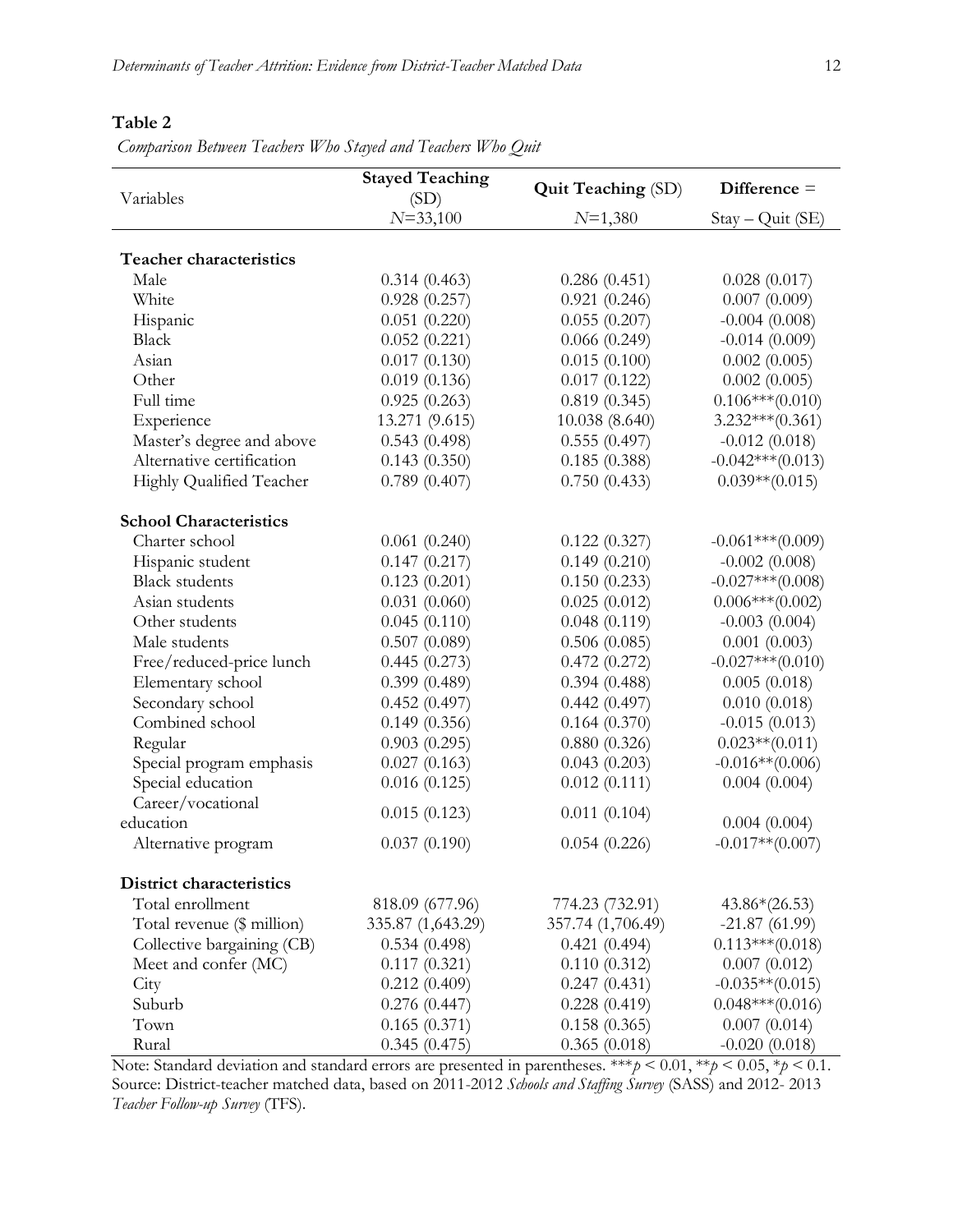$\overline{a}$ 

#### **Methods**

To control for these characteristics of districts and teachers that are presented in Table 2, we could employ OLS analyses to estimate the relationship between teacher attrition and various working conditions. Even though we control for various factors to minimize potential omitted variable bias, however, there may exist unobservable factors that still pose an endogeneity problem. In particular, teachers in the same district may share unobservable common characteristics and experiences. When this commonality is large, these teachers may have the same value of the districtlevel residual, and the standard OLS estimates will suffer from omitted variable bias. To tackle this problem, we employ a multilevel linear model that separates the total variance into within-group and between-group components. To examine the role of the four principal factors on teacher attrition, we estimate the following multilevel mixed-effects linear model:

$$
Attention_{ij} = (\beta_0 + u_j) + \beta_1 Factor_{ij} + \beta_2 X_{ij} + \beta_3 Z_j + \varepsilon_{ij},
$$
\n(1)

where *i* and *j* indicate teachers and districts, respectively. *Attrition* represents the binary indicator for the attrition status, such that *Attrition* = 1 if teachers who were in the classroom during the 2011- 2012 school year voluntarily left teaching in the 2012-2013 school year for reasons other than retirement, and *Attrition* = 0 otherwise. *Factor* represents principal factors in four categories: teacher voice, school support, school problems, and teacher morale. We use one factor for each regression to avoid the collinearity problem.<sup>10</sup> *X* is the vector of control variables at the teacher level, and *Z* is the vector of control variables at the district level.  $\varepsilon$  is the error term reflecting variation not accounted for in the model. The model is weighted by the final sampling weights at both the teacher and district levels.

Model (1) estimates a single coefficient for each independent variable (fixed effects), so the effect of each factor is assumed to be the same  $(\beta_1)$  for all districts. However, the model allows a district-specific intercept (*u*k) for each district (random effects). This model is "mixed-effect" because it has both fixed-effects and random-effects components.<sup>11</sup>

To examine whether the commonality among teachers within the same district (or commonality among districts within the same state) is large or small, we estimate intraclass correlation (ρ), a summary of the proportion of the outcome variability that is attributable to differences across districts.<sup>7</sup> When  $\rho$  is large (close to 1), the within-district variation among teachers is so small that teachers in the same district behave almost identically. When  $\rho$  is small (close to 0), the teachers in the same district are almost independent from each other, and the simple OLS regression could suffice for the analysis.

We estimate the between-district variance component  $(\hat{\sigma}_u^2)$  to be 0.078 and the withindistrict variance component  $(\hat{\sigma}_{\epsilon}^2)$  to be 0.128, yielding the intra-class correlation (*o*) of 0.272. This sizable value of ρ implies that teachers in the same district do not behave independently of one another, and that there exist unobservable omitted factors in the error term. Therefore, the estimates from standard OLS regressions will be biased, and multilevel models are preferred.

<sup>&</sup>lt;sup>10</sup> For instance, the correlation coefficient is 0.36 between voice and morale factor, 0.39 between voice and support factor, and -0.17 between voice and problem factor. The support factor and morale factor show the correlation coefficient of 0.67, the largest correlation among these factors.

<sup>11</sup> Because our dataset contains three levels (with teachers as level one, schools as level two, and districts as level three), we initially started with a three-level multilevel model. However, the likelihood ratio test shows that the district-level with a random intercept improves the fit, but adding the school-level is not necessary.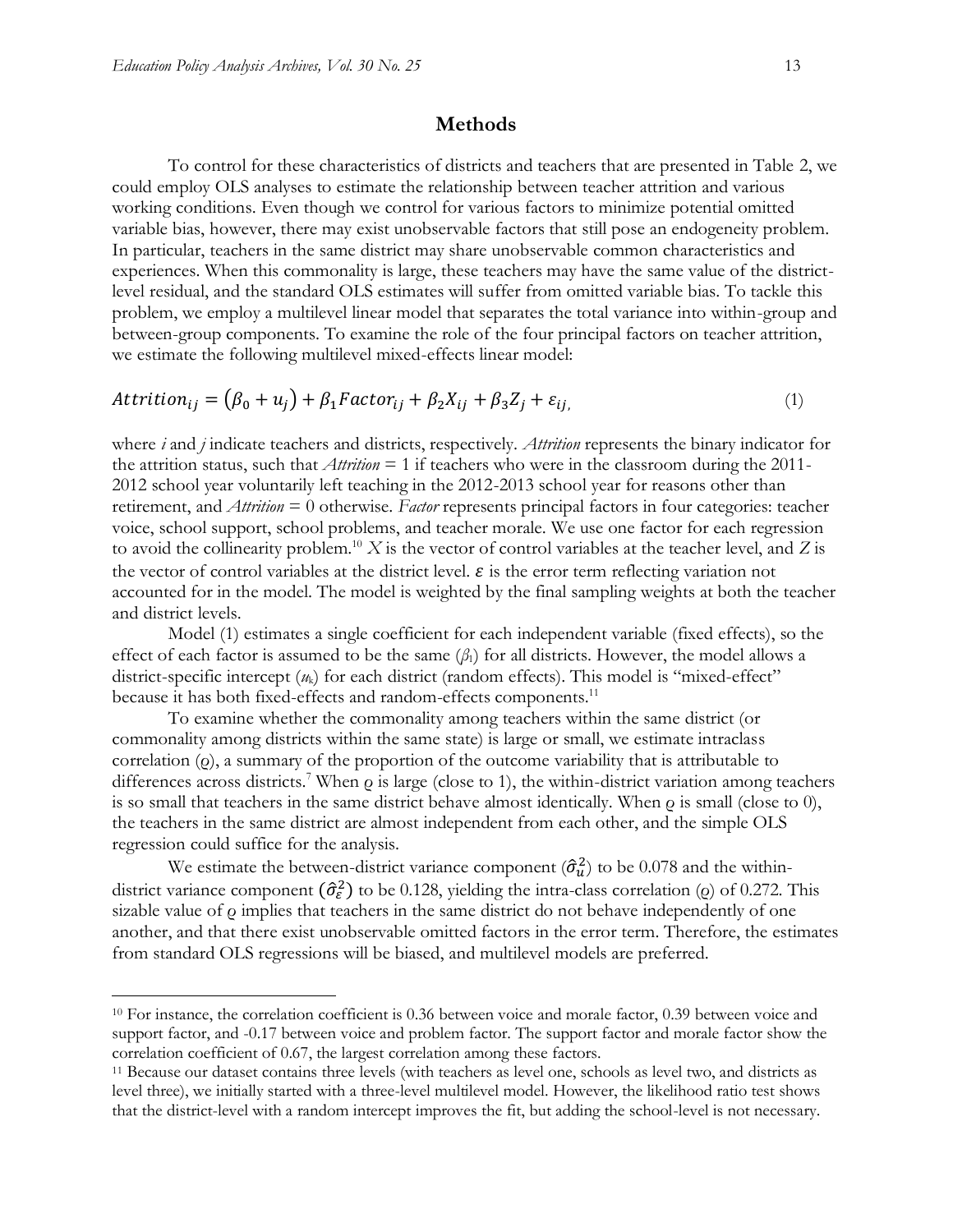We then conduct the likelihood ratio test, demonstrating that the random slope is not necessary for our samples. Thus, we treat the effects of principal factors similarly for all districts, and the model estimates a single regression line representing the population average, while the districtspecific intercept shifts this regression line up or down.

We also examine the relationship between teacher employment conditions and attrition, using the same model (1) but replacing the "Factor" variable with "Employment Condition," measured by five metrics: base salary, returns to ten years of experience for BA, returns to ten years of experience for MA, class size, and working hours.

Researchers find that attrition is a predominant problem among novice teachers (Bobbitt et al., 1994; Boe et al., 1997; Grissmer & Kirby, 1987; Han, 2020), and that teachers may perceive their careers differently as they accumulate more experience. Thus, we conduct a separate analysis for three experience groups: novice, mid-career, and senior teachers. We define novice teachers as teachers with five years or less of experience, mid-career teachers as those with 6-20 years of experience, and senior teachers as those with more than 20 years of experience.

#### **Results**

Table 3 presents the predicted relationship between principal factors and teacher attrition, as estimated from the multilevel mixed-effects models. Column (1) of Panel A, which illustrates the results without controlling for union measures, shows that teacher attrition is negatively associated with the teacher voice factor, even after controlling for various teacher-, school-, and districtcharacteristics. On average, a one unit increase in teachers' influence over their school policies and in their classrooms, or teachers' voice, is associated with a 0.6% decrease in teacher attrition. The impact size of teacher voice is about 0.3 standard deviations of teacher attrition. This result implies that when teachers have greater influence over their school policies and greater autonomy in their classrooms, they are more likely to stay in teaching. A supportive work environment provided by principals and other administrative staff is also an important factor in teachers' decision to remain teaching, as seen in column (2). Column (3) shows that school problems are one of the factors that push teachers out of their profession. The more and more serious the school problems, the greater probability of teachers' leaving. In column (4), teacher morale shows a strong, statistically negative association with teacher attrition, indicating that teachers with greater morale and job satisfaction are less likely to quit. This makes intuitive sense; teacher morale can be seen as a summary of, or as reflecting, the other three factors (teacher voice, school support, school problems).<sup>12</sup>

<sup>12</sup> When we include all four factors in the same regression, only the teacher morale and school support factors retain statistical significance. The magnitude of the coefficient for teacher moral factor  $(-0.0065***)$  is twice as big as the magnitude of the coefficient for school support factor (-0.0031\*\*).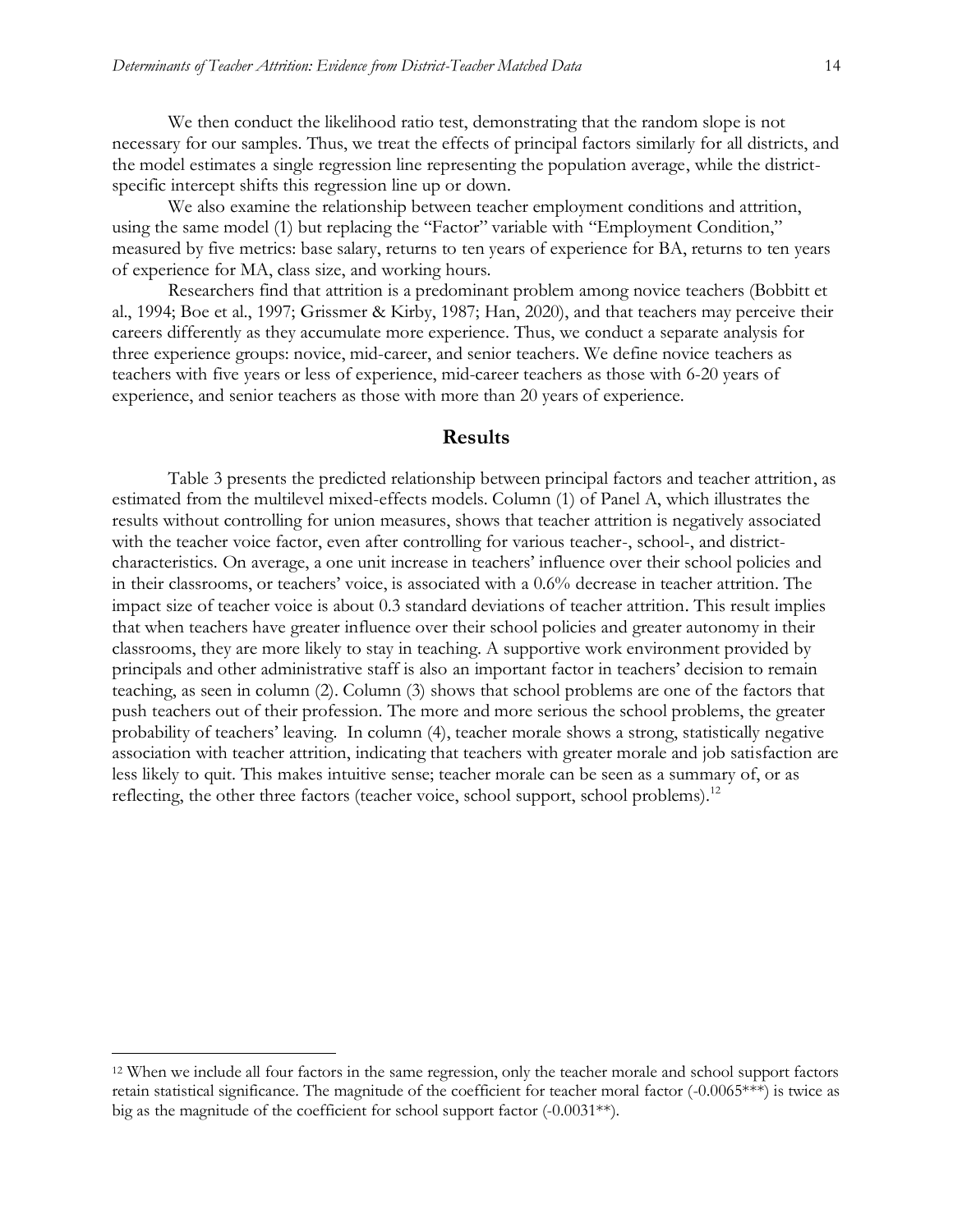### **Table 3**

*Estimated Relationship between Principal Factors and Teacher Attrition*

[Dependent Variable: Binary variable indicating if a teacher has left teaching career during the subsequent school year]

|                         |              |              | Panel A: Without Union Controls (columns 1-4) |              | Panel B: With Union Controls (columns 5-8) |              |              |              |
|-------------------------|--------------|--------------|-----------------------------------------------|--------------|--------------------------------------------|--------------|--------------|--------------|
| <b>VARIABLES</b>        | (1)          | (2)          | (3)                                           | (4)          | (5)                                        | (6)          | (7)          | (8)          |
| Teacher voice factor    | $-0.0060***$ |              |                                               |              | $-0.0061***$                               |              |              |              |
|                         | (0.0014)     |              |                                               |              | (0.00145)                                  |              |              |              |
| School support factor   |              | $-0.0080***$ |                                               |              |                                            | $-0.0082***$ |              |              |
|                         |              | (0.0014)     |                                               |              |                                            | (0.0014)     |              |              |
| School problem factor   |              |              | $0.0045***$                                   |              |                                            |              | $0.0046***$  |              |
|                         |              |              | (0.0014)                                      |              |                                            |              | (0.0014)     |              |
| Teacher morale factor   |              |              |                                               | $-0.0086***$ |                                            |              |              | $-0.0089***$ |
|                         |              |              |                                               | (0.0014)     |                                            |              |              | (0.0015)     |
| Collective bargain      |              |              |                                               |              | $-0.0083***$                               | $-0.0086***$ | $-0.0085***$ | $-0.0086***$ |
|                         |              |              |                                               |              | (0.0025)                                   | (0.0025)     | (0.0025)     | (0.0025)     |
| Meet and confer         |              |              |                                               |              | $-0.0095**$                                | $-0.0096***$ | $-0.0095***$ | $-0.0096***$ |
|                         |              |              |                                               |              | (0.0036)                                   | (0.00367)    | (0.0036)     | (0.0036)     |
| Male                    | $-0.0047*$   | $-0.0046*$   | $-0.0050*$                                    | $-0.0049*$   | $-0.0044*$                                 | $-0.0043*$   | $-0.0047**$  | $-0.0047**$  |
|                         | (0.0023)     | (0.0023)     | (0.0023)                                      | (0.0023)     | (0.0023)                                   | (0.0023)     | (0.0023)     | (0.0023)     |
| Hispanic                | 0.0033       | 0.0030       | 0.0037                                        | 0.0032       | 0.0034                                     | 0.0031       | 0.0039       | 0.0033       |
|                         | (0.0051)     | (0.0051)     | (0.0051)                                      | (0.0051)     | (0.0051)                                   | (0.0051)     | (0.0051)     | (0.0051)     |
| Black                   | $-0.0064$    | $-0.0063$    | $-0.0059$                                     | $-0.0064$    | $-0.0066$                                  | $-0.0065$    | $-0.0061$    | $-0.0066$    |
|                         | (0.0052)     | (0.0052)     | (0.0053)                                      | (0.0052)     | (0.0052)                                   | (0.0052)     | (0.0053)     | (0.0052)     |
| Asian                   | $-0.0084$    | $-0.0090$    | $-0.0090$                                     | $-0.0092$    | $-0.0086$                                  | $-0.0091$    | $-0.0091$    | $-0.0093$    |
|                         | (0.0082)     | (0.0082)     | (0.0082)                                      | (0.0082)     | (0.0082)                                   | (0.0082)     | (0.0082)     | (0.0082)     |
| Other                   | $-0.0083$    | $-0.0084$    | $-0.0082$                                     | $-0.0082$    | $-0.0085$                                  | $-0.0086$    | $-0.0084$    | $-0.0084$    |
|                         | (0.0078)     | (0.0078)     | (0.0078)                                      | (0.0078)     | (0.0078)                                   | (0.0078)     | (0.0078)     | (0.0078)     |
| Full time               | $-0.0291***$ | $-0.029***$  | $-0.0291***$                                  | $-0.0291***$ | $-0.0292***$                               | $-0.0292***$ | $-0.0291***$ | $-0.0292***$ |
|                         | (0.0040)     | (0.0040)     | (0.0040)                                      | (0.0040)     | (0.0040)                                   | (0.0040)     | (0.0040)     | (0.0040)     |
| Experience              | $-0.0039***$ | $-0.0039***$ | $-0.0038***$                                  | $-0.0038***$ | $-0.0039***$                               | $-0.0039***$ | $-0.0038***$ | $-0.0038***$ |
|                         | (0.0003)     | (0.0003)     | (0.0003)                                      | (0.0003)     | (0.0004)                                   | (0.0004)     | (0.0004)     | (0.0004)     |
| Experience <sup>2</sup> | $0.0002***$  | $0.0002***$  | $0.0002***$                                   | $0.0002***$  | $0.0002***$                                | $0.0002***$  | $0.0002***$  | $0.0002***$  |
|                         | $(9.96e-06)$ | $(9.95e-06)$ | $(9.95e-06)$                                  | $(9.94e-06)$ | $(9.96e-06)$                               | $(9.95e-06)$ | $(9.94e-06)$ | $(9.94e-06)$ |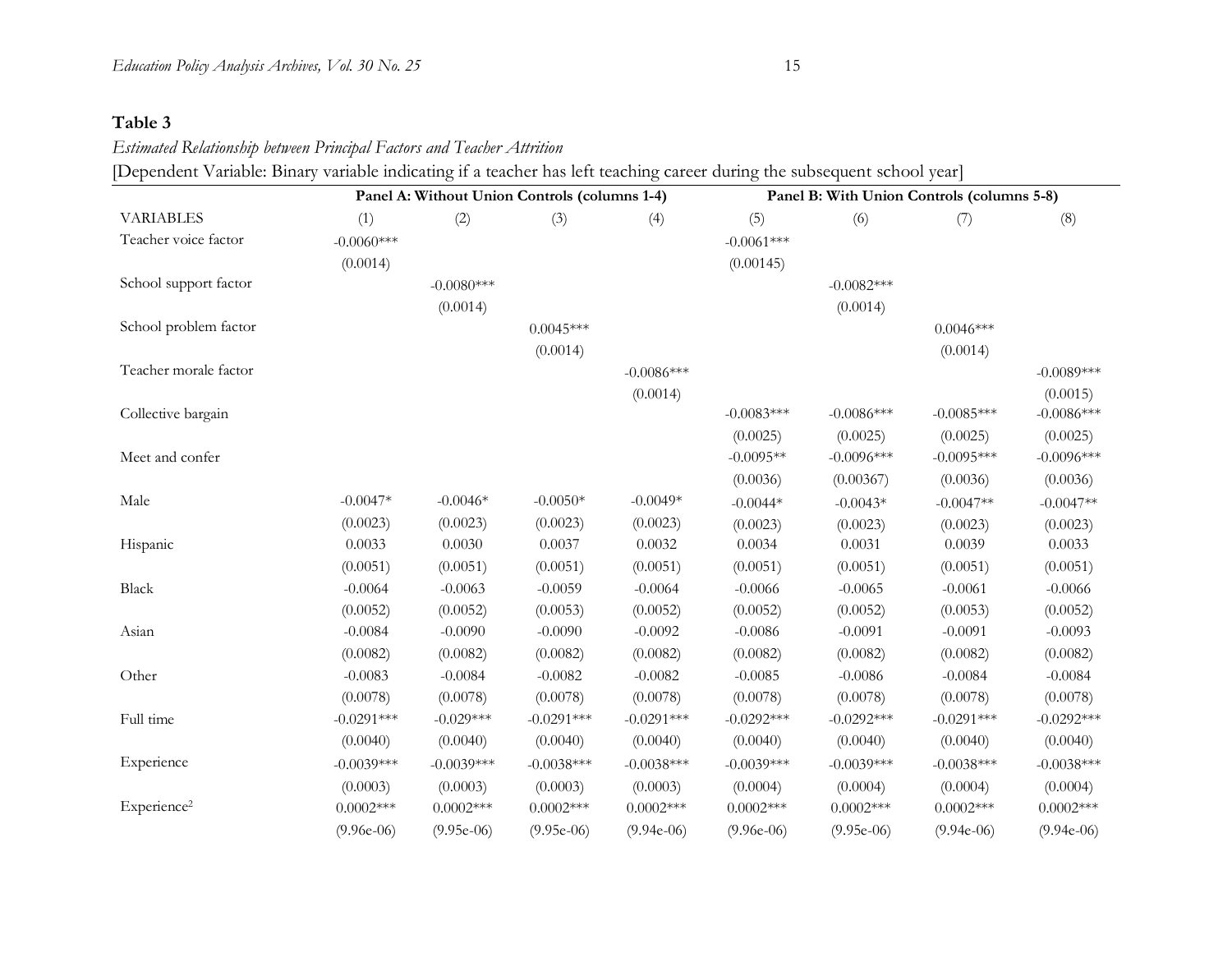|                            |              | Panel A: Without Union Controls (columns 1-4) |              |              | Panel B: With Union Controls (columns 5-8) |              |              |              |
|----------------------------|--------------|-----------------------------------------------|--------------|--------------|--------------------------------------------|--------------|--------------|--------------|
| <b>VARIABLES</b>           | (1)          | (2)                                           | (3)          | (4)          | (5)                                        | (6)          | (7)          | (8)          |
| Master's and above         | $0.0036*$    | $0.0035*$                                     | $0.0036*$    | 0.0034       | $0.0038*$                                  | $0.0035*$    | $0.0037*$    | $0.0035*$    |
|                            | (0.0021)     | (0.0021)                                      | (0.0021)     | (0.0021)     | (0.0021)                                   | (0.0021)     | (0.0021)     | (0.0021)     |
| Alternative certify        | $0.0076**$   | $0.0077**$                                    | $0.0078**$   | $0.0076**$   | $0.0068**$                                 | $0.0069**$   | $0.0070**$   | $0.0068**$   |
|                            | (0.0031)     | (0.0031)                                      | (0.0031)     | (0.0031)     | (0.0031)                                   | (0.0031)     | (0.0031)     | (0.0031)     |
| Highly Qualified Teacher   | $-0.0070***$ | $-0.0069***$                                  | $-0.0071***$ | $-0.0070***$ | $-0.0073***$                               | $-0.0072***$ | $-0.0074***$ | $-0.0072***$ |
|                            | (0.0025)     | (0.0025)                                      | (0.0026)     | (0.0025)     | (0.0026)                                   | (0.0025)     | (0.0026)     | (0.0025)     |
| Charter school teacher     | $0.0200***$  | $0.0195***$                                   | $0.0205***$  | $0.0195***$  | $0.0169***$                                | $0.0162***$  | $0.0173***$  | $0.0162***$  |
|                            | (0.0055)     | (0.0055)                                      | (0.0055)     | (0.0055)     | (0.0056)                                   | (0.0056)     | (0.0056)     | (0.0056)     |
| % Hispanic students        | 0.0051       | 0.0052                                        | 0.0044       | 0.0041       | 0.0063                                     | 0.0056       | 0.0047       | 0.0045       |
|                            | (0.0064)     | (0.0064)                                      | (0.0064)     | (0.0064)     | (0.0063)                                   | (0.0063)     | (0.0064)     | (0.0064)     |
| % Black students           | 0.0103       | 0.0100                                        | 0.0092       | 0.0073       | 0.0068                                     | 0.0064       | 0.0056       | 0.0037       |
|                            | (0.0068)     | (0.0068)                                      | (0.0069)     | (0.0069)     | (0.0069)                                   | (0.0069)     | (0.0069)     | (0.0069)     |
| % Asian students           | $-0.0064$    | $-0.0070$                                     | $-0.0028$    | $-0.0050$    | $-0.0073$                                  | $-0.0078$    | $-0.0035$    | $-0.0058$    |
|                            | (0.0192)     | (0.0192)                                      | (0.0193)     | (0.0192)     | (0.0192)                                   | (0.0192)     | (0.0193)     | (0.0192)     |
| % Other students           | 0.0139       | 0.0131                                        | 0.0128       | 0.0120       | 0.0155                                     | 0.0147       | 0.0143       | 0.0136       |
|                            | (0.0102)     | (0.0102)                                      | (0.0102)     | (0.0102)     | (0.0102)                                   | (0.0102)     | (0.0102)     | (0.0102)     |
| % Male students            | $-0.0003$    | $-0.0003$                                     | $-0.0020$    | $-0.0009$    | $-0.0011$                                  | $-0.0008$    | $-0.0029$    | $-0.0017$    |
|                            | (0.0129)     | (0.0129)                                      | (0.0129)     | (0.0129)     | (0.0129)                                   | (0.0129)     | (0.0129)     | (0.0129)     |
| % Free/reduced price lunch | $-0.0021$    | $-0.0015$                                     | $-0.0056$    | $-0.0025$    | $-0.0035$                                  | $-0.00304$   | $-0.0072$    | $-0.0040$    |
|                            | (0.0049)     | (0.0049)                                      | (0.0051)     | (0.0049)     | (0.0050)                                   | (0.0050)     | (0.0051)     | (0.0050)     |
| Log(enrollment)            | $-0.0020$    | $-0.0017$                                     | $-0.0013$    | $-0.0018$    | $-0.0022$                                  | $-0.0020$    | $-0.0016$    | $-0.0021$    |
|                            | (0.0018)     | (0.0018)                                      | (0.0018)     | (0.0018)     | (0.0018)                                   | (0.0018)     | (0.0018)     | (0.0018)     |
| Log(revenue)               | $-0.0007$    | $-0.0006$                                     | $-0.0007$    | $-0.0006$    | $-0.0007$                                  | $-0.0005$    | $-0.0007$    | $-0.0005$    |
|                            | (0.0009)     | (0.0009)                                      | (0.0009)     | (0.0009)     | (0.0010)                                   | (0.0010)     | (0.0010)     | (0.0010)     |
| Constant                   | $0.0705***$  | $0.0784***$                                   | $0.0501***$  | $0.0798***$  | $0.0788***$                                | $0.0871***$  | $0.0581***$  | $0.0887***$  |
|                            | (0.0188)     | (0.0188)                                      | (0.0188)     | (0.0188)     | (0.0189)                                   | (0.0190)     | (0.0189)     | (0.0189)     |
| Observations               | 32,590       | 32,590                                        | 32,590       | 32,590       | 32,590                                     | 32,590       | 32,590       | 32,590       |
| Number of Groups           | 4,120        | 4,120                                         | 4,120        | 4,120        | 4,120                                      | 4,120        | 4,120        | 4,120        |

*Note*: Errors are clustered within districts (presented in parentheses). \*\*\**p* < 0.01, \*\**p* < 0.05, \**p* < 0.1. Observation number and group number is rounded to nearest 10<sup>th</sup>. Additional covariates included are school level (primary, secondary, and combined), program types (Regular, special program emphasis, special education, career/vocational education, and alternative), and urbanism of districts.

*Source:* District-teacher matched data, based on 2011-2012 *Schools and Staffing Survey* (SASS) and 2012- 2013 *Teacher Follow-up Survey* (TFS).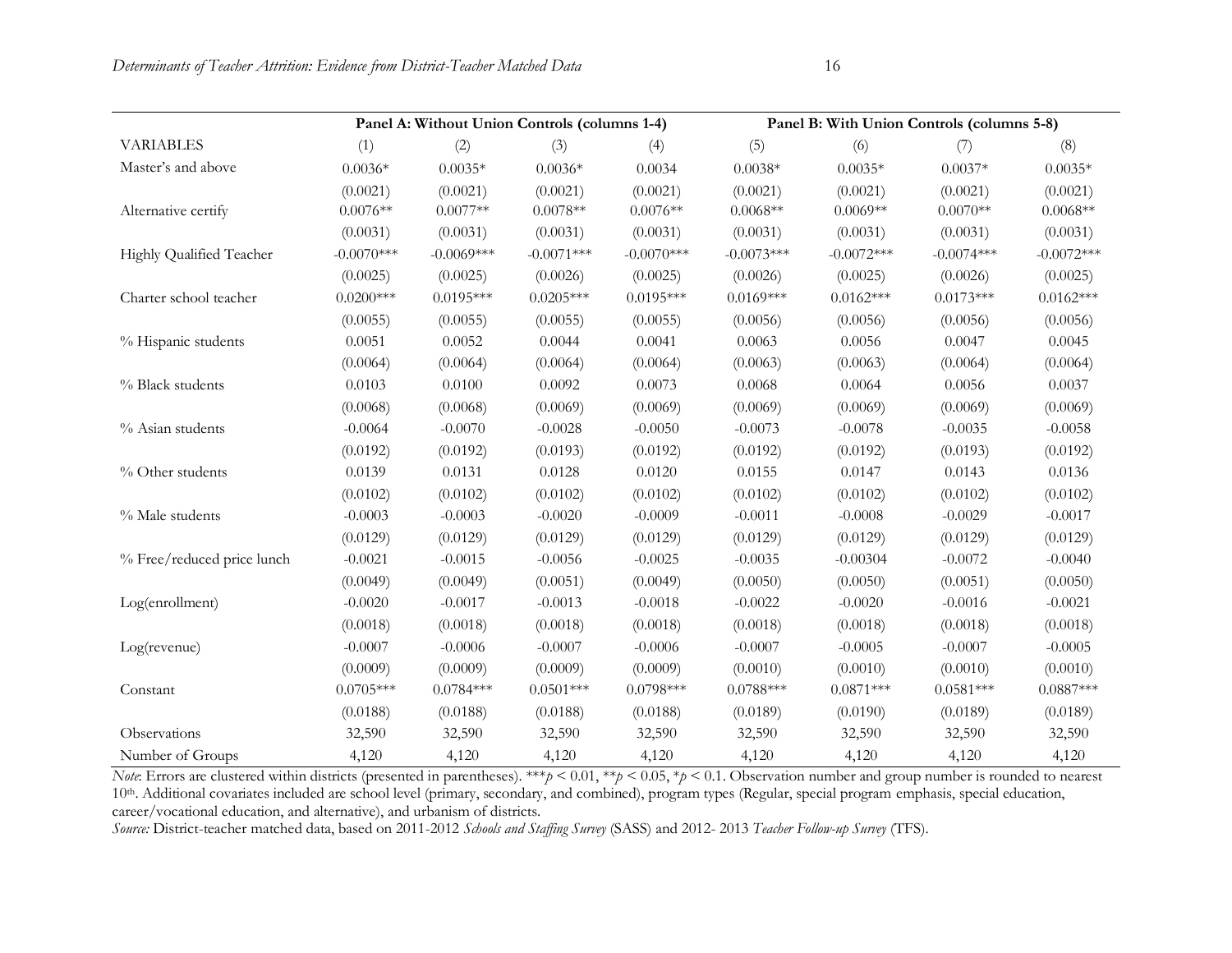Teachers' unions may influence attrition beyond the voice mechanism, given the evidence that they aim to offer more favorable employment conditions, empower teachers, and provide a more supportive work environment and more resources for professional development (Allegretto & Tojerow, 2014; Budd, 2007; Eberts & Stone, 1984; Freeman & Medoff, 1984; Hirsch et al, 1997; Jones et al., 2016; Lyon, 2020; Moore-Johnson et al., 2007; NEA, 2012; Podgursky, 2003; Strunk, 2011; West, 2015). Thus, as a robustness check, we control for teacher unionism, measured by the contractual status (CB and MC) between teachers' unions and their districts. In this case, the hypothesis is that unions are intermediaries that could drive most of the estimated associations between attrition and the various factors, especially the voice factor.<sup>13</sup> The results are reported in Panel B of Table 3. The coefficients for the four factors are almost the same, indicating that the relationship between these factors and teacher attrition is not driven by union strength. However, both CB and MC show a statistically significantly negative association with teacher attrition, with the teacher attrition rate 1% lower in CB and MC districts, compared to that of districts with no such agreements with teachers' unions. This shows that teachers' unions are one of the determinants for reducing teacher attrition.

We also identify other determinants. Male teachers are less likely to quit, although the magnitude of the coefficient (0.5%) is small. Full-time teachers with HQT certificates are more likely to remain in their classrooms, while teachers with alternative certification and those working in charter schools show a higher attrition rate, as do teachers with higher educational attainment.

The relationship between teacher experience and teacher attrition is non-linear, as it is represented by a quadratic equation. The attrition initially falls as teacher experience increases, but it rises again after it reaches about 11.5 years of experience. This pattern suggests that teachers with different levels of experience may view their career paths differently, and that the determinants for their departure from teaching may also be different at these various points.

We conduct an additional robustness check by controlling for teachers' teaching subjects, and the alternative results are very similar to the findings presented in Table 3. Teachers who teach arts, music, ESL, or bilingual education are less likely to quit than their peers who are teaching other subjects. Science, technology, engineering, and mathematics (STEM) teachers show a slightly greater tendency to quit relative to other teachers, but the effects are not statistically significant.

Three survey questions used to construct the "school support" factor seem miscategorized.<sup>14</sup> Thus, as a sensitivity test, we drop these questions, reconstruct the "school support" factor, and redo the analysis. The significance of this factor as a determinant of attrition is almost the same as before, indicating that the results are not driven by these underlying variables.

Table 4 presents the predicted relationship between employment conditions and teacher attrition, as estimated from the multilevel mixed-effects models. Panel A shows that teacher pay has a small (given the scale) but significant association with teacher attrition. A 1% increase in teacher base salary reduces teacher attrition by 0.023 percentage points. Returns to experience are also negatively associated with teacher attrition.

When we include the union measure as an additional control variable in Panel B, the coefficients for teacher compensation fall in magnitude, and statistical significance is also reduced. This suggests that some of the effect of teacher salary on teacher attrition is attributable to teacher

<sup>&</sup>lt;sup>13</sup> For a review of the literature on the role teacher unions play in improving working conditions and outcomes, see Han (2019).

<sup>14</sup> For instance, question b (I am satisfied with my teaching salary) and q (I am generally satisfied with being a teacher at this school) might belong to "teacher morale" and question p (The amount of student tardiness and class cutting in this school interferes with my teaching) belong to "school problem." See Appendix II for detailed factor classification.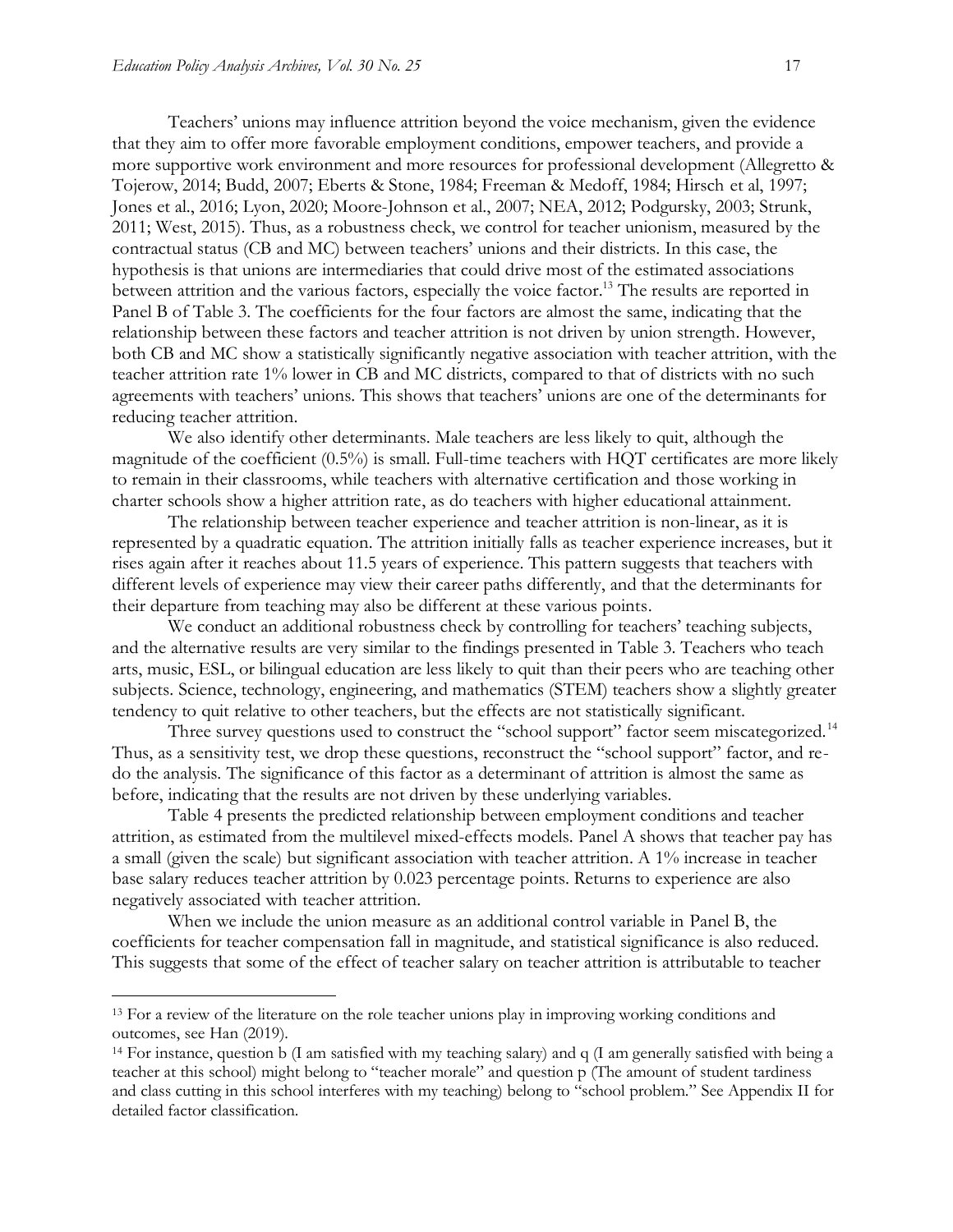unions, which indirectly influence teacher compensation. Teacher working hours also shows a negative association with attrition, once union strength is controlled. Class size has no relationship with attrition. As seen in Table 3, CB and MC districts display a lower attrition rate, relative to districts with no agreement with unions.

#### **Table 4**

*Estimated Relationship between Teachers' Employment Conditions and Teacher Attrition*

|                     | Panel A: Without Union Controls (columns 1-5) |             |             |             |             |             | Dependent vanable. Dinary vanable mulcating it a teacher has left teaching career during the subsequent school year<br>Panel B: With Union Controls (columns 6-10) |                           |              |              |  |
|---------------------|-----------------------------------------------|-------------|-------------|-------------|-------------|-------------|--------------------------------------------------------------------------------------------------------------------------------------------------------------------|---------------------------|--------------|--------------|--|
| <b>VARIABLES</b>    | (1)                                           | (2)         | (3)         | (4)         | (5)         | (6)         |                                                                                                                                                                    | (8)                       | (9)          | (10)         |  |
| Log(base salary)    | $-0.023***$                                   |             |             |             |             | $-0.021***$ |                                                                                                                                                                    |                           |              |              |  |
|                     | (0.0041)                                      |             |             |             |             | (0.003)     |                                                                                                                                                                    |                           |              |              |  |
| Returns to exp (BA) |                                               | $-0.017**$  |             |             |             |             | $-0.012*$                                                                                                                                                          |                           |              |              |  |
|                     |                                               | (0.0077)    |             |             |             |             | (0.0070)                                                                                                                                                           |                           |              |              |  |
| Returns to exp (MA) |                                               |             | $-0.010***$ |             |             |             |                                                                                                                                                                    | $-0.0046$                 |              |              |  |
|                     |                                               |             | (0.0055)    |             |             |             |                                                                                                                                                                    | (0.0078)                  |              |              |  |
| Log(required hours) |                                               |             |             | $-0.0115$   |             |             |                                                                                                                                                                    |                           | $-0.015***$  |              |  |
|                     |                                               |             |             | (0.0074)    |             |             |                                                                                                                                                                    |                           | (0.0055)     |              |  |
| Pupils per teacher  |                                               |             |             |             | $-0.0003$   |             |                                                                                                                                                                    |                           |              | $-0.0003$    |  |
|                     |                                               |             |             |             | (0.0002)    |             |                                                                                                                                                                    |                           |              | (0.0002)     |  |
| Collective bargain  |                                               |             |             |             |             | $-0.007***$ | $-0.009***$                                                                                                                                                        | $-0.009***$               | $-0.008$ *** | $-0.008$ *** |  |
|                     |                                               |             |             |             |             | (0.0025)    | (0.0029)                                                                                                                                                           | (0.0030)                  | (0.0025)     | (0.0025)     |  |
| Meet and confer     |                                               |             |             |             |             | $-0.010***$ | $-0.010***$                                                                                                                                                        | $-0.011***$               | $-0.010***$  | $-0.010**$   |  |
|                     |                                               |             |             |             |             | (0.0036)    | (0.0038)                                                                                                                                                           | (0.0039)                  | (0.0036)     | (0.00367)    |  |
| Covariates          | X                                             | $\mathbf X$ | $\mathbf X$ | $\mathbf X$ | $\mathbf X$ | $\mathbf X$ | $\mathbf X$                                                                                                                                                        | $\boldsymbol{\mathrm{X}}$ | X            | $\mathbf X$  |  |
| Observations        | 32,590                                        | 29,360      | 29,360      | 32,590      | 32,590      | 32,590      | 29,360                                                                                                                                                             | 29,360                    | 32,590       | 32,590       |  |
| Number of Groups    | 4,120                                         | 3,690       | 3,690       | 4,120       | 4,120       | 4,120       | 3,690                                                                                                                                                              | 3,690                     | 4,120        | 4,120        |  |

Dependent Variable: Binary variable indicating if a teacher has left teaching career during the subsequent school year

*Note*: Errors are clustered within districts (presented in parentheses). \*\*\**p* < 0.01, \**p* < 0.05, \**p* < 0.1. Observation number and group number is rounded to nearest 10<sup>th</sup>. Covariates included are the same as in Table 3.

*Source:* District-teacher matched data, based on 2011-2012 *Schools and Staffing Survey* (SASS) and 2012- 2013 *Teacher Follow-up Survey* (TFS).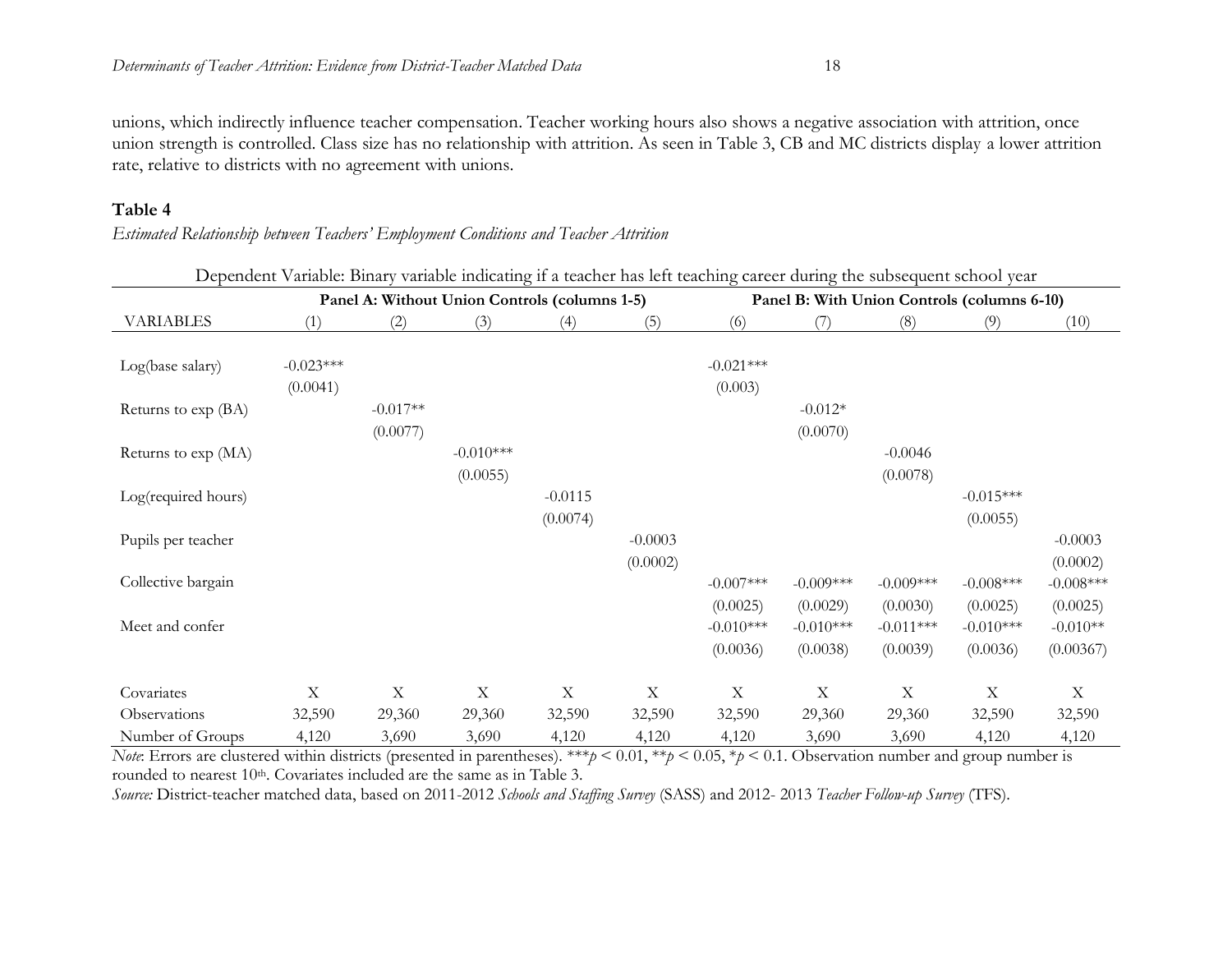Due to the non-linear nature of the relationship between teacher experience and teacher attrition (see Table 3), and because teaching experience is positively associated with teacher effectiveness (see Kini & Podolsky, 2016 for the literature review), the attrition of experienced teachers may be more costly than the attrition of novice teachers. Thus, we conduct a separate analysis by teacher experience, classified according to three groups. Table 5 presents the results for four principal factors in Panel A and for five employment conditions in Panel B.

#### **Table 5**

*The Effects of Principal Factor and Employment Conditions on Teacher Attrition*

Dependent Variable: Binary variable indicating if a teacher has left teaching career during the subsequent school year

|                                | Novice teachers           | Mid-career teachers                                 | Senior teachers            |
|--------------------------------|---------------------------|-----------------------------------------------------|----------------------------|
| <b>VARIABLES</b>               | $(Exp \leq 5 \text{ yr})$ | $(6 \text{ yr} \leq \text{Exp} \leq 20 \text{ yr})$ | $(Exp \geq 21 \text{ yr})$ |
|                                |                           |                                                     |                            |
| Panel A: Principal factors     |                           |                                                     |                            |
| Teacher voice factor           | $-0.0092***$              | $-0.0042**$                                         | $-0.0035**$                |
|                                | (0.0025)                  | (0.0017)                                            | (0.0017)                   |
| School support factor          | $-0.0136***$              | $-0.0063***$                                        | $-0.0028*$                 |
|                                | (0.0025)                  | (0.0016)                                            | (0.0017)                   |
| School problem factor          | $0.0043*$                 | $0.0037**$                                          | 0.0024                     |
|                                | (0.0025)                  | (0.0017)                                            | (0.0018)                   |
| Teacher morale factor          | $-0.0127***$              | $-0.0073***$                                        | $-0.0036**$                |
|                                | (0.0026)                  | (0.0017)                                            | (0.0018)                   |
| Panel B: Employment conditions |                           |                                                     |                            |
| Log(base salary)               | $-0.0097$                 | $-0.0199$ ***                                       | $-0.0005$                  |
|                                | (0.0080)                  | (0.0044)                                            | (0.0045)                   |
| Returns to 10 yr. exp (BA)     | $-0.0037$                 | $-0.0252***$                                        | $-0.0016$                  |
|                                | (0.0137)                  | (0.0076)                                            | (0.0095)                   |
| Returns to 10 yr. exp (MA)     | 0.0113                    | $-0.0207**$                                         | $-0.0042$                  |
|                                | (0.0131)                  | (0.0073)                                            | (0.0093)                   |
| Log(required hours)            | $-0.0026$                 | $-0.0033$                                           | $-0.0097$                  |
|                                | (0.0097)                  | (0.0058)                                            | (0.0062)                   |
| Pupils per teacher             | 0.0005                    | $-0.0002$                                           | $-0.0001$                  |
|                                | (0.0004)                  | (0.0002)                                            | (0.0003)                   |
| Covariates                     | X                         | X                                                   | $\mathbf X$                |
| Observations                   | 8,180                     | 16,880                                              | 7530                       |
| Number of Groups               | 3,070                     | 3,890                                               | 3,170                      |

*Note:* Errors are clustered within districts (presented in parentheses). \*\*\* $p \le 0.01$ , \*\* $p \le 0.05$ , \* $p \le 0.1$ . All results are estimated from random effects models. Observation number and group number is rounded to nearest 10th. Covariates included are the same as in Table 3, and union measures are also included. Source: District-teacher matched data, based on 2011-2012 *Schools and Staffing Survey* (SASS) and 2012- 2013 *Teacher Follow-up Survey* (TFS).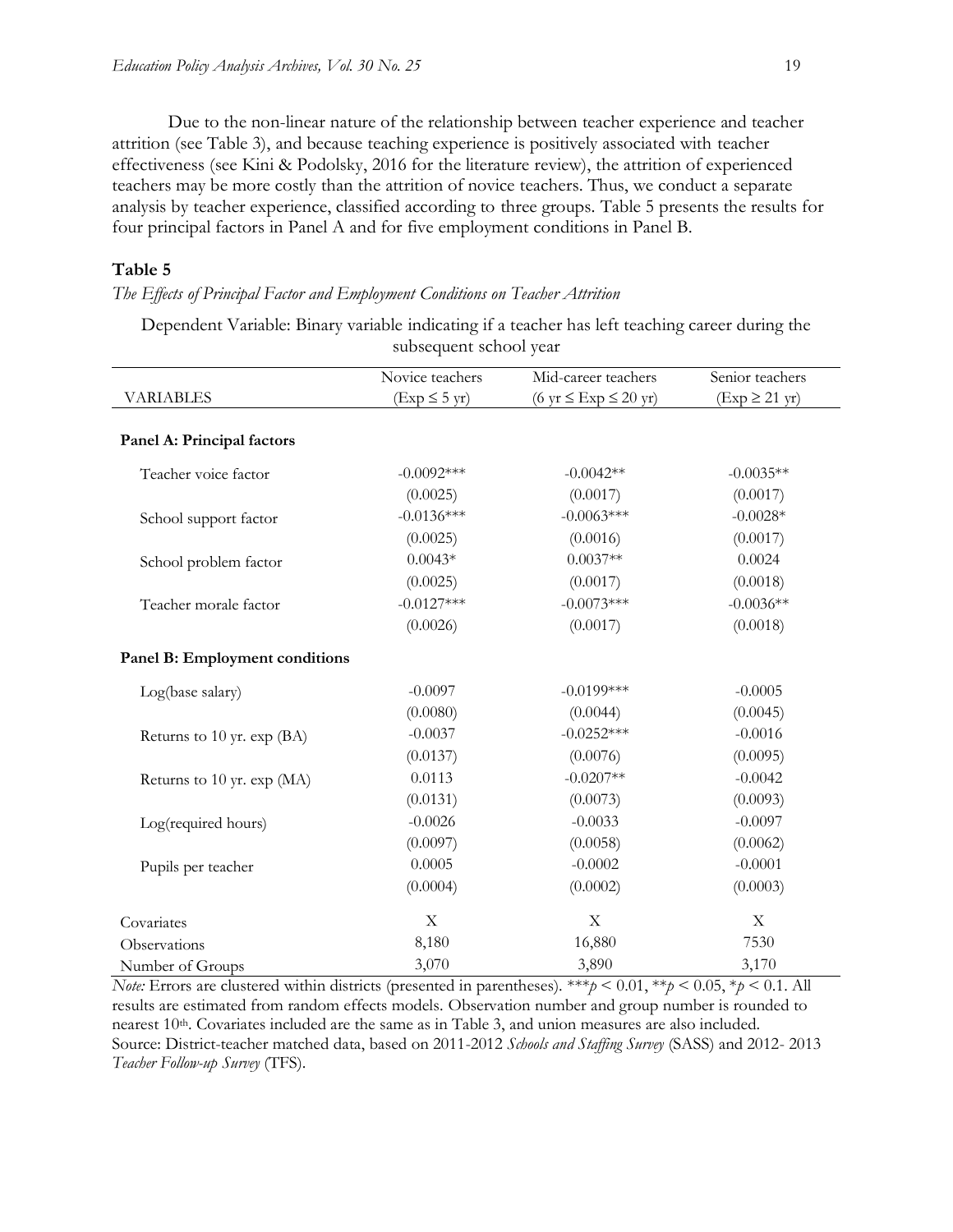Overall, Panel A shows that the principal factor components play important roles in teacher attrition for all three experience groups of teachers, but their impacts on attrition of novice teachers are the greatest. In particular, the teacher voice factor and the school support factor are the key determinants for teacher retention among this group. For senior teachers, those with at least 20 years of teaching, teacher voice factor remains a key factor for their departure from teaching. In panel B, only the mid-career teachers identify employment conditions, specifically teacher compensation, to be a determinant of their attrition. For both novice and senior teachers, higher pay is not the main factor that can stop them from leaving teaching.

#### **Discussion and Conclusion**

This study examines various factors influencing teachers' decisions to quit or remain in the classroom, while emphasizing the role of teacher voice that most studies fail to incorporate in the discussion on teacher turnover. Drawing on nationally representative, district-teacher matched data, we identify key determinants of teacher attrition by employing multilevel mixed-effects linear models that control for commonalities among teachers within the same school district.

We find that four principal factor components (teacher voice, school support, school problems, and teacher morale) play important roles in influencing teacher attrition. Specifically, strong teacher voice, supportive work environment, fewer school problems, and greater teacher morale significantly reduce teacher attrition. This is consistent with other studies that used similar metrics to find that classroom autonomy and teacher influence are negatively related with attrition, though the relationship was not systematically statistically significant (Nguyen et al., 2019; Ingersoll et al., 2019). In terms of working conditions, we show that teacher base salary and returns to experience are negatively associated with attrition.

We also find that the impact of principal factor components, especially teacher voice, on attrition is greater for novice teachers than for experienced teachers. Considering that high attrition is most prominent among novice teachers, these findings suggest that granting teachers more control over how their classrooms are run and increasing their influence on school policies will help districts retain the young teachers they tend to lose in large numbers.

Teacher salary and returns to education also continue to play important roles for teacher retention, and their impacts are most notable for mid-career teachers. This suggests that offering teachers a better compensation scheme is critical for retaining teachers who have already accumulated valuable experience and whose loss is costly for districts.

All of the factors we examined are correlated with attrition, offering policymakers a menu of options to improve teacher working conditions in order to boost teacher retention. Our research also points to the need to better understand the full set of factors, both those applicable to workers generally and those specific to teachers, that drive their decisions to remain in (or leave) the profession. Broadening our exploration to incorporate less-explored factors could help schools, districts, and states design more effective retention policies. Further research should continue to explore the joint influence of all these factors on attrition, as well as any moderating factor that comes from school characteristics or institutional factors that affect them. The information we provide on the roles the different factors play for younger, mid-career, and senior teachers could also be used to balance the initiatives that strengthen teachers' decisions to stay in the profession at different points in time.

We are not able to make a causal claim regarding our findings, due to the limitation of crosssectional data. However, we control for various confounding factors and conduct multiple robustness checks, so our estimates appear to capture more than a simple correlation between various factors and teacher attrition. Exploring a causal mechanism is an important task in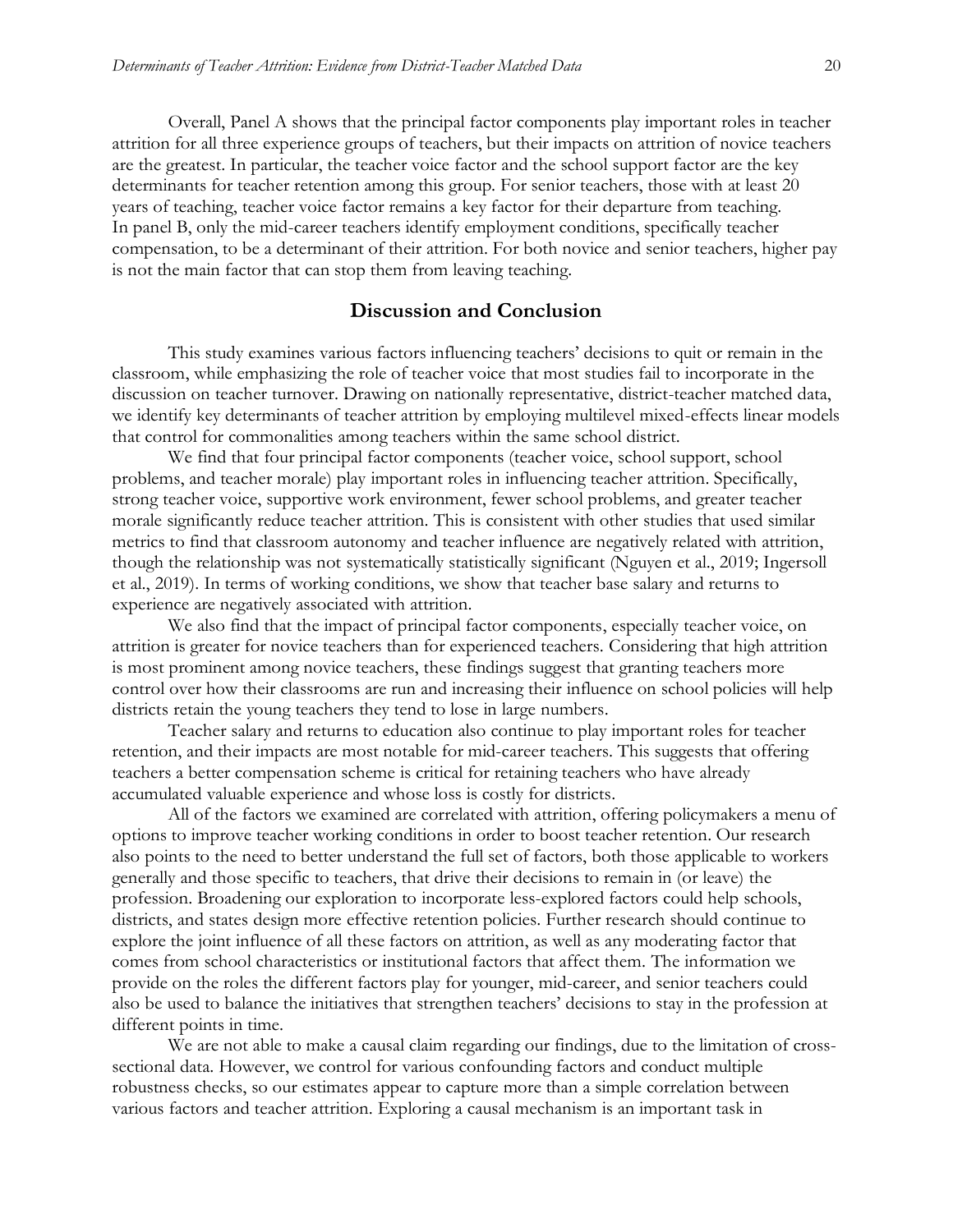estimating the true magnitude of the effect of determinants of teacher attrition. This subject is left for future study.

#### **Acknowledgments**

We thank the National Center for Educational Statistics (NCES) for kindly providing us with the data. We also thank the National Bureau of Economic Research (NBER) and the Economic Policy Institute (EPI) for providing us with the necessary facilities and assistance. Finally, we acknowledge the comments offered by the anonymous reviewers and the journal editors.

#### **References**

- Abbott, A. (2014). *The system of professions: An essay on the division of expert labor.* University of Chicago Press.
- Addison, J. T., & Belfield, C. R. (2004). Union voice. *Journal of Labor Research*, *25*(4), 564-596
- Allegretto, S. A., & Tojerow, I. (2014). Teacher staffing and pay differences: Public and private schools. *Monthly Labor Review*. [https://www.bls.gov/opub/mlr/2014/article/pdf/teacher](https://www.bls.gov/opub/mlr/2014/article/pdf/teacher-staffing-and-pay-differences.pdf)[staffing-and-pay-differences.pdf](https://www.bls.gov/opub/mlr/2014/article/pdf/teacher-staffing-and-pay-differences.pdf)
- Atteberry, A., Loeb, S., & Wyckoff, J. (2017). Teacher churning: Reassignment rates and implications for student achievement. *Educational Evaluation and Policy Analysis*, *39*(1), 3–30. <https://doi.org/10.3102/0162373716659929>
- Aydarova, E., & Berliner, D. C. (2018). Navigating the contested terrain of teacher education policy and practice: Introduction to the special issue. *Education Policy Analysis Archives*, *26*(25). <https://doi.org/10.14507/epaa.26.3739>
- Batt, R., Colvin, A., & Keefe, J. (2002). Employee voice, human resource practices, and quit rates: Evidence from the telecommunications industry. *Industrial and Labor Relations Review*, *55*, 573– 594.<https://doi.org/10.1177/001979390205500401>
- Berg-Jacobson, A., & Levin, J. (2015). *[Oklahoma study of educator supply and demand trends and projections](https://sde.ok.gov/sites/default/files/documents/files/15-3778_OK%20Study%20of%20Educator%20Supply%20and%20Demand%20Final%20Report%20Revised%2010_12_15.pdf)*. American Institutes for Research.
- Billingsley, B., & Bettini, E. (2019). Special education teacher attrition and retention: A review of the literature. *Review of Educational Research*, *89*(5), 697–744. [https://doi.org/10.3102/0034654319862495.](https://doi.org/10.3102/0034654319862495)
- Conley, S., & You, S. (2017). Key influences on special education teachers' intentions to leave: The effects of administrative support and teacher team efficacy in a mediational model. *Educational Management Administration & Leadership*, *45*(3), 521–540. [https://doi.org/10.1177/1741143215608859.](https://doi.org/10.1177/1741143215608859)
- Bobbitt, S., Leich, M., Whitener, S., & Lynch, H. (1994). *[Characteristics of stayers, movers, and leavers:](https://nces.ed.gov/pubs94/94337.pdf)  [Results from the Teacher Follow-up Survey,](https://nces.ed.gov/pubs94/94337.pdf) 1991-92*. National Center for Education Statistics.
- Boe, E., Bobbitt, S., Cook, L., Whitener, S., & Weber, A. (1997). Why didst thou go? Predictors of retention, transfer, and attrition of special and general education teachers from a national perspective. *Journal of Special Education, 30*(4), 390–411. [https://doi.org/10.1177/002246699703000403.](https://doi.org/10.1177%2F002246699703000403)
- Booker, Cory A. (2019, June 19). *Booker, Norcross, Pascrell introduce legislation to address growing teacher shortage* (Press release). U.S. Senate Office of Cory A. Booker.
- Borman, G. D., & Dowling, N. M. (2008). Teacher attrition and retention: A meta-analytic and narrative review of the research. *Review of Educational Research*, *78*(3), 367–409. [https://doi.org/10.3102/0034654308321455.](https://doi.org/10.3102/0034654308321455)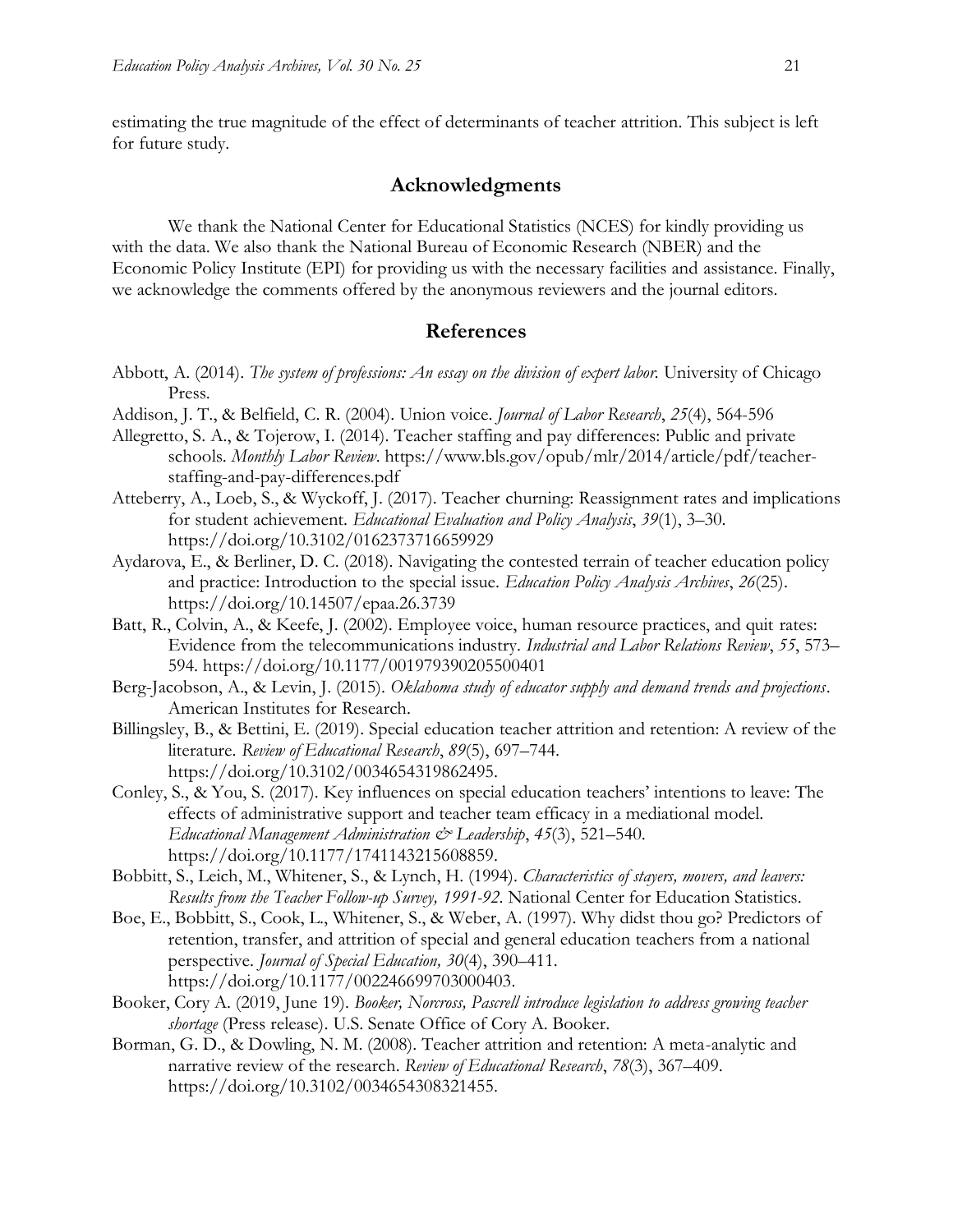- Boyd, D., Grossman, P., Ing, M., Lankford, H., Loeb, S., & Wyckoff, J. (2011). The influence of school administrators on teacher retention decisions. *American Educational Research Journal*, *48*(2), 303–333. [https://doi.org/10.3102/0002831210380788.](https://doi.org/10.3102/0002831210380788)
- Boyd, D., Lankford, H., Loeb, S., & Wyckoff, J. (2005). Explaining the short careers of highachieving teachers in schools with low-performing students. *The American Economic Review*, *95*(2), 166–171. https://doi.org/10.1257/000282805774669628
- Bryk, A. S., & Raudenbush, S. W. (1992). *Hierarchical linear models: Applications and data analysis methods*. Sage Publications.
- Budd, J. W. (2007). *The effect of unions on employee benefits and non-wage compensation: Monopoly power, collective voice, and facilitation*. In J. T. Bennett & B. E. Kaufman (Eds.), *What do unions do? A twenty-year perspective* (pp. 160–192). Transaction Publishers.
- Carroll, T.G. (2007). *Policy brief: The high cost of teacher [turnover](https://eric.ed.gov/?id=ED498001)*. National Commission on Teaching and America's Future.
- Carver-Thomas, D. (2018). *[Diversifying the teaching profession: How to recruit and retain teachers of color](https://learningpolicyinstitute.org/product/diversifying-teaching-profession)*. Learning Policy Institute.
- Carver-Thomas, D., & Darling-Hammond, L. (2017). *Teacher [turnover:](https://learningpolicyinstitute.org/sites/default/files/product-files/Teacher_Turnover_REPORT.pdf) Why it matters and what we can do [about](https://learningpolicyinstitute.org/sites/default/files/product-files/Teacher_Turnover_REPORT.pdf) it*. Learning Policy Institute.
- Darling-Hammond, L. (1999). *Teacher quality and student [achievement:](https://www.education.uw.edu/ctp/sites/default/files/ctpmail/PDFs/LDH_1999.pdf) A review of state policy evidence.* Center for the Study of Teaching and Policy, University of Washington.
- Darling-Hammond, L. (2010). *The flat world and education: How America's commitment to equity will determine our future*. Teachers College Press.
- Darling-Hammond, L., Burns, D., Campbell, C., Goodwin, A. L., Hammerness, K., Low, E., McIntyre, A., Sato, M., & Zeichner, K. (2017). *Empowered educators: How high-performing systems shape teaching quality around the world* (1<sup>st</sup> ed.). Jossey-Bass.
- DeAngelis, K. J. (2013). A look at returning teachers. *Education Policy Analysis Archives*, *21*(13). 1-31. [http://doi.org/10.14507/epaa.v21n13.2013.](http://doi.org/10.14507/epaa.v21n13.2013)
- Dee, T. S., & Goldhaber, D. (2017). *[Understanding and addressing teacher shortages in the United States](https://www.brookings.edu/wp-content/uploads/2017/04/es_20170426_understanding_and_addressing_teacher_shortages_in_us_pp_dee_goldhaber.pdf)*. [Policy Proposal 2017-05]. The Brookings Institute
- Eberts, R. W. & Stone. J. (1984). *Unions and public schools: The effect of collective bargaining on American education*. Lexington Books.
- Freeman, R. B., Boxall, P., & Haynes, P. (2007). *What workers say: Employee voice in the Anglo-American Workplace*. Cornell University Press.
- Freeman, R. B. (1980). The exit-voice tradeoff in the labor market: Unionism, job tenure, quits, and separations. *Quarterly Journal of Economics, 94*(4), 643–673. [https://doi.org/10.2307/1885662.](https://doi.org/10.2307/1885662)
- Freeman, R. B., & Medoff, J. L. (1984). *What do unions do?* Basic Books.
- García, E., & Weiss, E. (2019a). *[The teacher shortage is real, large and growing, and worse than we thought: The](https://www.epi.org/publication/the-teacher-shortage-is-real-large-and-growing-and-worse-than-we-thought-the-first-report-in-the-perfect-storm-in-the-teacher-labor-market-series/)  first report in 'The [perfect storm in the teacher labor m](https://www.epi.org/publication/the-teacher-shortage-is-real-large-and-growing-and-worse-than-we-thought-the-first-report-in-the-perfect-storm-in-the-teacher-labor-market-series/)arket' series*. Economic Policy Institute, March 2019.
- García, E., & Weiss, E. (2019b). *[U.S. schools struggle to hire and retain teachers: The second](https://www.epi.org/publication/u-s-schools-struggle-to-hire-and-retain-teachers-the-second-report-in-the-perfect-storm-in-the-teacher-labor-market-series/) report in The [perfect storm in the teacher labor market' series](https://www.epi.org/publication/u-s-schools-struggle-to-hire-and-retain-teachers-the-second-report-in-the-perfect-storm-in-the-teacher-labor-market-series/)* . Economic Policy Institute, April 2019.
- García, E., & Weiss, E. (2019c). *Challenging working environments ('school climates'), [especially in high-poverty](https://www.epi.org/publication/school-climate-challenges-affect-teachers-morale-more-so-in-high-poverty-schools-the-fourth-report-in-the-perfect-storm-in-the-teacher-labor-market-series/)  [schools, play a role in the teacher shortage: The fourth](https://www.epi.org/publication/school-climate-challenges-affect-teachers-morale-more-so-in-high-poverty-schools-the-fourth-report-in-the-perfect-storm-in-the-teacher-labor-market-series/) report in 'The perfect storm in the teacher labor [market' series](https://www.epi.org/publication/school-climate-challenges-affect-teachers-morale-more-so-in-high-poverty-schools-the-fourth-report-in-the-perfect-storm-in-the-teacher-labor-market-series/)* . Economic Policy Institute, May 2019.
- García, E., & Weiss, E. (2019d). *[The Role of early career supports, continuous professional development, and](https://www.epi.org/publication/teacher-shortage-professional-development-and-learning-communities/)  [learning communities in the teacher shortage: The fifth](https://www.epi.org/publication/teacher-shortage-professional-development-and-learning-communities/) report in 'The perfect storm in the teacher labor [market' series](https://www.epi.org/publication/teacher-shortage-professional-development-and-learning-communities/)*. Economic Policy Institute, July 2019.
- García, E., & Weiss, E. (2020a). How teachers view their own professional status: A snapshot. *Phi Delta Kappan*, *101*(6), 14–18. https://doi.org/10.1177/0031721720909581.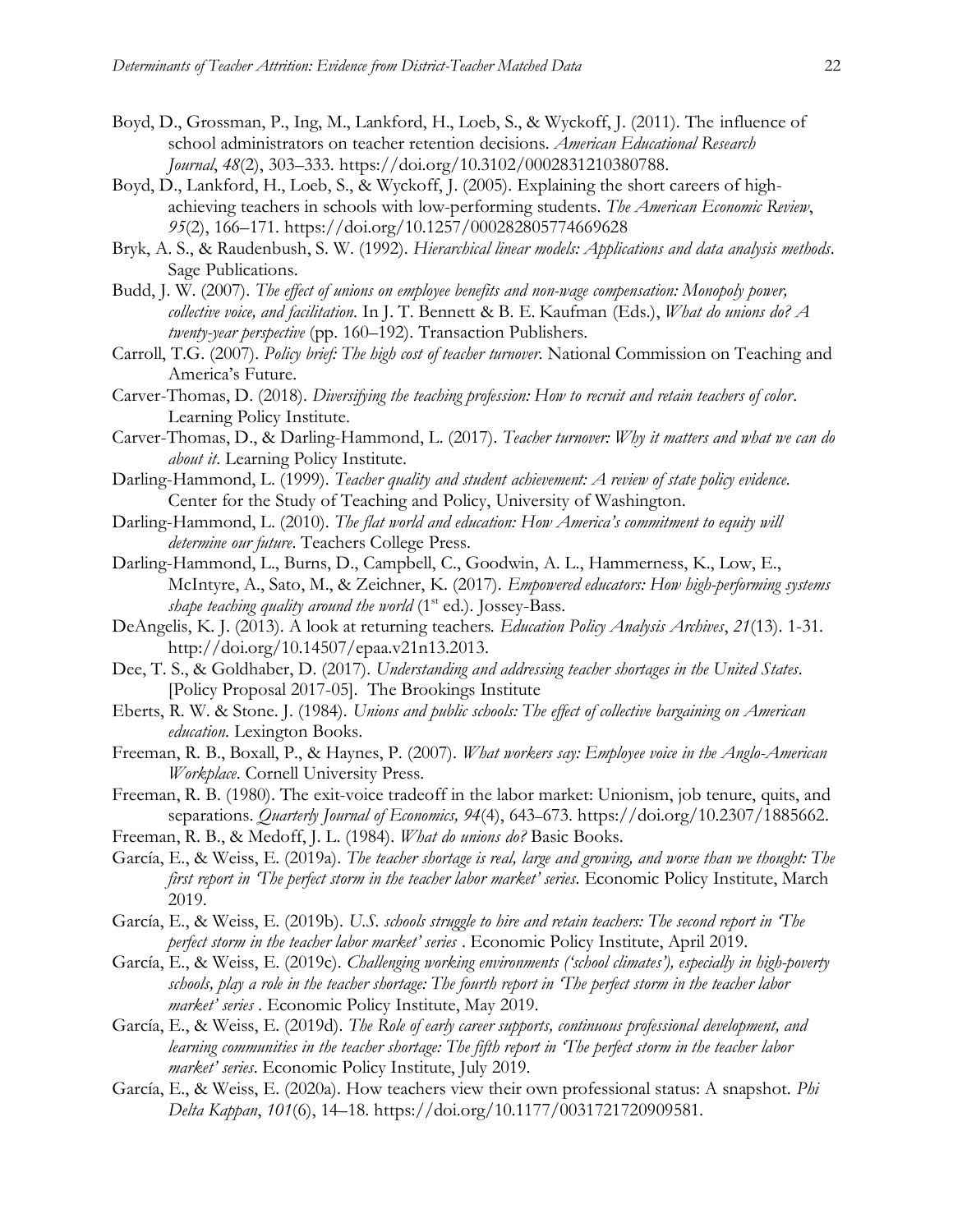- García, E., & Weiss, E. (2020b). *[A policy agenda to address the teacher shortage in U.S. public schools, The](https://www.epi.org/publication/a-policy-agenda-to-address-the-teacher-shortage-in-u-s-public-schools/)  [sixth and final](https://www.epi.org/publication/a-policy-agenda-to-address-the-teacher-shortage-in-u-s-public-schools/) report in 'The perfect storm in the teacher labor market' series*. Economic Policy Institute, October 2020.
- Goldring, R., Taie, S., & Riddles, M. (2014). *[Teacher attrition and mobility: Results from the 2012](https://nces.ed.gov/pubs2014/2014077.pdf)–13 [Teacher Follow-up Survey \(NCES 2014-077\)](https://nces.ed.gov/pubs2014/2014077.pdf)*. U.S. Department of Education. National Center for Education Statistics.
- Gray, L., & Taie, S. (2015). *[Public school teacher attrition and mobility in the first five years: Results from the first](https://nces.ed.gov/pubs2015/2015337.pdf)  [through fifth waves of the 2007-08 beginning teacher longitudinal study: First look.](https://nces.ed.gov/pubs2015/2015337.pdf)* National Center for Education Statistics, U.S. Department of Education.
- Grissmer, D., & Kirby, S. (1987). *[Teacher attrition: The uphill climb to staff the n](https://files.eric.ed.gov/fulltext/ED291735.pdf)ation's schools.* Rand Corporation.
- Grissom, J. A., Viano, S. L., & Selin, J. L. (2015). Understanding employee turnover in the public sector: Insights from research on teacher mobility. *Public Administration Review*, *76*(2), 241– 251. [https://doi.org/10.1111/puar.12435.](https://doi.org/10.1111/puar.12435)
- Guarino, C. M., Santibáñez, L., & Daley, G. A. (2006). Teacher recruitment and retention: A review of the recent empirical literature. *Review of Educational Research, 76*(2), 173–208. [https://doi.org/10.3102/00346543076002173.](https://doi.org/10.3102/00346543076002173)
- Gunderson, M. (2015). Two faces of union voice in the public sector. *Journal of Labor Research, 26*, 393–413. [https://doi.org/10.1007/s12122-005-1012-6.](https://doi.org/10.1007/s12122-005-1012-6)
- Han, E. S. (2019). The impact of teachers unions on teachers' well-being under different legal institutions: Evidence from district-teacher matched data. *AERA Open*, *5*(3). https://doi.org/10.1177/2332858419867291.
- Han, E. S. (2020). The myth of unions' overprotection of bad teachers: Evidence from districtteacher matched panel data on teacher turnover. *Industrial Relations*, *59*(2), 316–352. [https://doi.org/10.1111/irel.12256.](https://doi.org/10.1111/irel.12256)
- Hanushek, E. A., Kain, J. F. & Rivkin, S. G. (1999). *[Do higher salaries buy better teachers?](https://www.nber.org/papers/w7082)* [Working Paper No. 7082]. NBER.
- Hendricks, M. D. (2014). Does it pay to pay teachers more? Evidence from Texas. *Journal of Public Economics*, *109*, 50-63. [http://dx.doi.org/10.1016/j.jpubeco.2013.11.001.](http://dx.doi.org/10.1016/j.jpubeco.2013.11.001)
- Hirsch, B. T., Macpherson, D. A., & DuMond, J. M. (1997). Workers' compensation recipiency in union and nonunion workplaces. *Industrial and Labor Relations Review, 50*(2), 213-36. [https://doi.org/10.2307/2525083.](https://doi.org/10.2307/2525083)
- Hirschman, A. O. (1972). *Exit, voice, and loyalty*. Harvard University Press.
- Ingersoll, R. M. (2001). Teacher turnover and teacher shortages: An organizational analysis. *American Educational Research Journal*, *38*(3), 499–534. [https://doi.org/10.3102/00028312038003499.](https://doi.org/10.3102/00028312038003499)
- Ingersoll, R. M. (2003). *Who controls teachers' work? Power and accountability in America's schools*. Harvard University Press.
- Ingersoll, R. M. (2014). *[Why do high-poverty schools have difficulty staffing their classrooms with qualified](http://www.shankerinstitute.org/sites/shanker/files/ASI%20Talk%20Oct%202014%20%20Ingersoll.pdf)  [teachers?](http://www.shankerinstitute.org/sites/shanker/files/ASI%20Talk%20Oct%202014%20%20Ingersoll.pdf)* Presentation for panel discussion *How do we get experienced, [accomplished](http://www.shankerinstitute.org/audio-visual/how-do-we-get-experienced-accomplished-teachers-high-need-schools) teachers into highneed [schools?](http://www.shankerinstitute.org/audio-visual/how-do-we-get-experienced-accomplished-teachers-high-need-schools)* Albert Shanker Institute.
- Ingersoll, R. M. (2015). *The state of teacher diversity in [American](http://scholar.gse.upenn.edu/rmi/files/the_state_of_teacher_diversity_ingersoll_chapter_v2.pdf) education*. Albert Shanker Institute.
- Ingersoll, R. M., & Collins, G. J. (2018). The status of teaching as a profession. In J. Ballantine, J. Spade, & J. Stuber (Eds.), *Schools and society: A sociological approach to education* (6th ed., pp. 199- 213). Pine Forge Press/Sage Publications.
- Ingersoll, R. M., & May, H. (2011). The minority teacher shortage: Fact or fable? *Kappan Magazine, 93*(1), 62–65. [https://doi.org/10.1177/003172171109300111.](https://doi.org/10.1177/003172171109300111)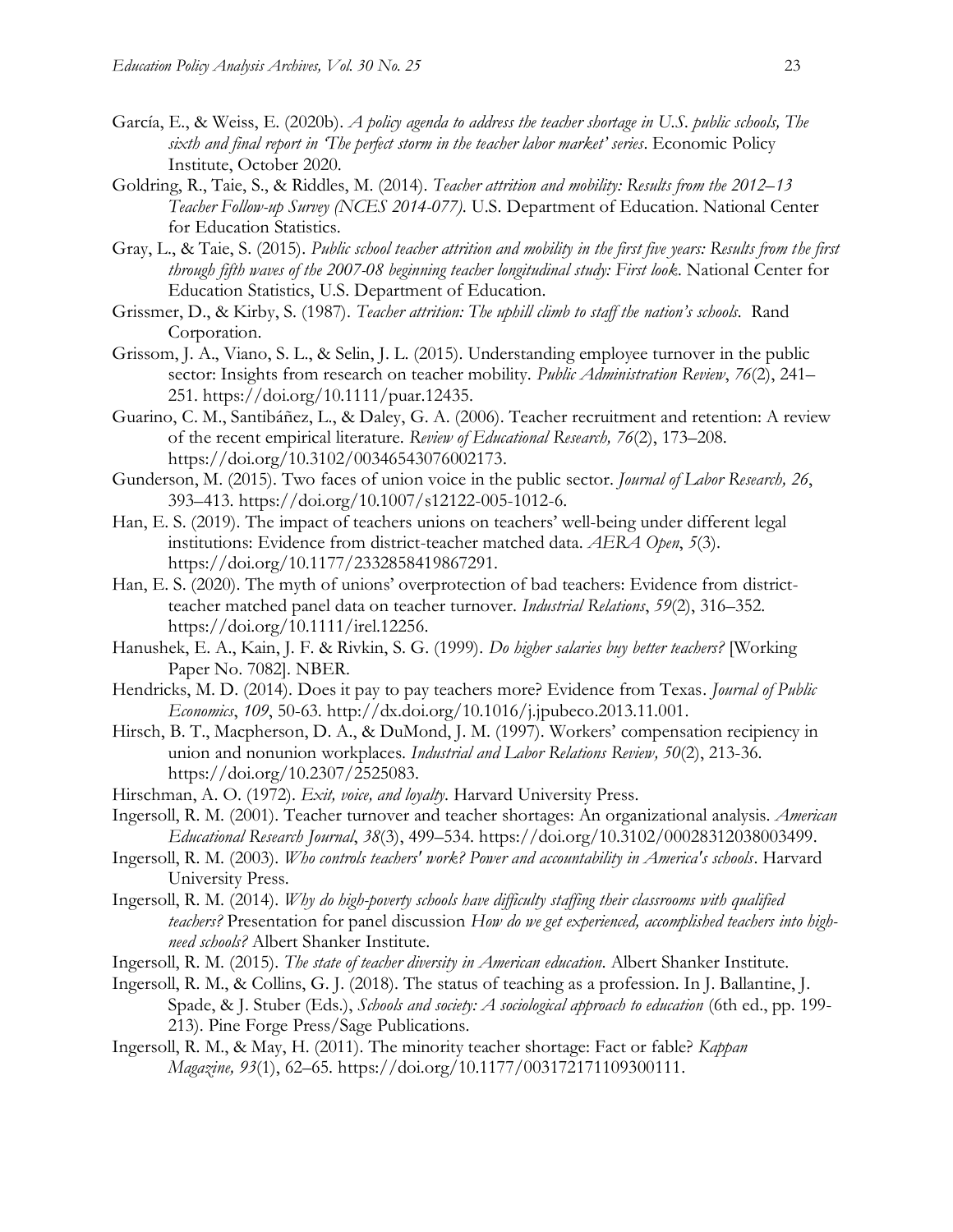- Ingersoll, R. M., May, H., & Collins, G. (2019). Recruitment, employment, retention and the minority teacher shortage. *Education Policy Analysis Archives*, *27*(37). [http://dx.doi.org/10.14507/epaa.27.3714.](http://dx.doi.org/10.14507/epaa.27.3714)
- Ingersoll, R. M., Merrill, L., & Stuckey, D. (2014). *Seven trends: The [transformation](https://repository.upenn.edu/cgi/viewcontent.cgi?article=1109&context=cpre_researchreports) of the teaching force*. [CPRE Report #RR-80]. Consortium for Policy Research in Education, University of Pennsylvania.
- Jackson, K., & Bruegmann, E. (2009). Teaching students and teaching each other: The importance of peer learning for teachers, *American Economic Journal Applied Economics, 1*(4), 85– 108.https://doi.org/10.1257/app.1.4.85.
- Jones, N. D., Bettini, E. & Brownell. M.T. (2016). *Can collaborative school reform and teacher evaluation reform be reconciled?* Albert Shanker Institute.
- Katz, V. (2018). *Teacher [retention:](https://curry.virginia.edu/sites/default/files/uploads/epw/Teacher%20Retention%20Policy%20Brief.pdf) evidence to inform policy.* [Policy brief]. https://curry.virginia.edu/sites/default/files/uploads/epw/Teacher%20Retention%20Polic y%20Brief.pdf
- Keefe, J. (2018). *[Pennsylvania's teachers are undercompensated—](https://www.epi.org/publication/pennsylvanias-teachers-are-undercompensated-and-new-pension-legislation-will-cut-their-compensation-even-more-undercompensation-is-likely-a-factor-in-pennsylvanias-growing-t/)and new pension legislation will cut their [compensation even more. Undercompensation is likely a factor in Pennsylvania's growing teacher shortage](https://www.epi.org/publication/pennsylvanias-teachers-are-undercompensated-and-new-pension-legislation-will-cut-their-compensation-even-more-undercompensation-is-likely-a-factor-in-pennsylvanias-growing-t/)*. Economic Policy Institute.
- Kolins Givan, R., and A. Schrager Lang, Editors (2020). *Strike for the common good. Fighting for the future of public education*. Michigan University Press. https://doi.org/10.3998/mpub.11621094
- Kraft, M. A., & Papay, J. P. (2014). Can professional environments in schools promote teacher development? Explaining heterogeneity in returns to teaching experience*, Educational Evaluation and Policy Analysis, 36*(4), 476–500. [https://doi.org/10.3102%2F0162373713519496.](https://doi.org/10.3102%2F0162373713519496)
- Ladd, H. F., & Sorensen, L. C. (2016). Returns to teacher experience: Student achievement and motivation in middle school. *Education Finance and Policy, 12*(2), 241–279. https://doi.org/10.1162/EDFP\_a\_00194.
- Learning Policy Institute (LPI). (2017). *What's the cost of teacher [turnover?](https://learningpolicyinstitute.org/product/the-cost-of-teacher-turnover)* (calculator). https://learningpolicyinstitute.org/product/the-cost-of-teacher-turnover
- Levin, J., Berg-Jacobson, A., Atchison, D., Lee, K., & Vontsolos, E. (2015). *[Massachusetts study of](https://www.air.org/sites/default/files/downloads/report/Massachusetts-Study-of-Teacher-Supply-and-Demand-December-2015.pdf)  [teacher supply and demand trends and projections](https://www.air.org/sites/default/files/downloads/report/Massachusetts-Study-of-Teacher-Supply-and-Demand-December-2015.pdf)*. American Institutes for Research.
- Loeb, S., Darling-Hammond, L. & Luczak, J. (2005). How teaching conditions predict teacher turnover in California schools. *Peabody Journal of Education*, *80*(3), 44–70. https://doi.org/10.1207/s15327930pje8003\_4.
- Lyon, M. (2020). *Teacher's political voices: The effects of policies hindering unionization on teachers, students, and state politics*. [Working paper]. Columbia University.
- Manski, C. F. (1987). *Academic ability, earnings, and the decision to become a teacher: Evidence from the national longitudinal study of the high school class of 1972*. In D. A. Wise (Ed.), *Public sector payrolls* (pp. 291– 316). University of Chicago Press.
- McCreight, C. (2000). *[Teacher attrition, shortage, and strategies for teacher retention.](https://files.eric.ed.gov/fulltext/ED444986.pdf)* (Eric Document Reproduction Service No. ED 444986).
- Moore-Johnson, S., Donaldson, M.L., Munger, M.S., Papay, J.P., & Qazilbash, E.K. (2007). *Leading the local: Teacher union presidents speak on change, challenges.* Education Sector.
- Murnane, R. J., & Olsen, R. J. (1989). The effect of salaries and opportunity costs on duration in teaching: Evidence from Michigan. *Review of Economics and Statistics, 71*(2) 347– 352. [https://doi.org/10.2307/1926983.](https://doi.org/10.2307/1926983)
- Murnane, R. J. & Olsen, R. J. (1990). The effects of salaries and opportunity costs on length of stay in teaching: Evidence from North Carolina. *The Journal of Human Resources*, *25*(1), 106–124, https://doi.org/10.2307/145729.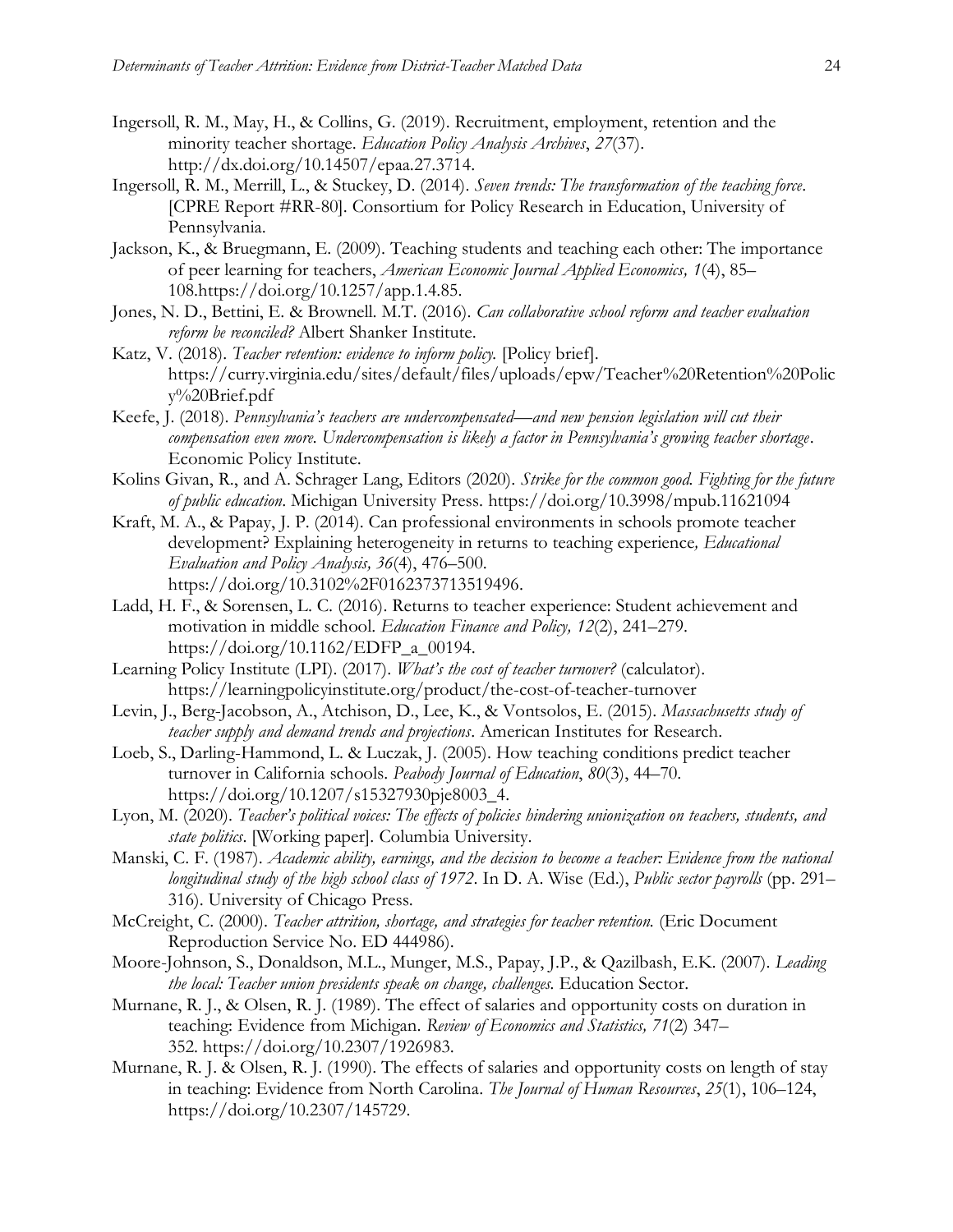- National Center for Education Statistics (NCES) (2021). The Teacher Follow-up Survey. <https://nces.ed.gov/surveys/ntps/overview.asp?OverviewType=3>
- National Education Association Foundation (NEA Foundation). (2012). *Peer assistance and review: All teachers on the road to instructional leadership in Columbus (OH) "100% Project Schools."* https://www.neafoundation.org/wp-content/uploads/2017/06/parfinal-4.pdf
- Nguyen, T. D., Pham, L., Springer, M., & Crouch, M. (2019). *[The factors of teacher attrition and retention:](https://edworkingpapers.com/ai19-149)  [An updated and expanded meta-analysis of the literature](https://edworkingpapers.com/ai19-149)* [EdWorkingPaper: 19-149]. Annenberg Institute at Brown University.
- Oberfield, Z. W. (2016). A bargain half fulfilled: Teacher autonomy and accountability in traditional public schools and public charter schools. *American Educational Research Journal*, *53*(2), 296– 323.<https://doi.org/10.3102/0002831216634843>
- Organization for Economic Cooperation and Development. (2019). *TALIS 2018 Results (Volume I): Teachers and school leaders as lifelong learners*. Paris: OECD Publishing.
- Papay, J. P., Bacher-Hicks, A., Page, L. C., & Marinell, W. H. (2017). The challenge of teacher retention in urban schools: Evidence of variation from a cross-site analysis. *Educational Researcher, 46*(8), 434–448. <https://doi.org/10.3102/0013189X17735812.>
- Podolsky, A., Kini, T., Bishop, J., & Darling-Hammond, L. (2016). *[Solving the teacher shortage: How to](https://learningpolicyinstitute.org/product/solving-teachershortage)  [attract and retain excellent educators](https://learningpolicyinstitute.org/product/solving-teachershortage)*. Learning Policy Institute.
- Podolsky, A., Kini, T., Darling-Hammond, L., & Bishop, J. (2019). Strategies for attracting and retaining educators: What does the evidence say? *Education Policy Analysis Archives, 27*(38). [http://dx.doi.org/10.14507/epaa.27.3722](https://dx.doi.org/10.14507/epaa.27.3722)
- Podgursky, M. J. (2003). Fringe benefits: There is more to compensation than a teacher's salary. *Education Next, 3*(3), 71–76.
- Rees, D. I. (1991). Grievance procedure strength and teacher quits. *Industrial Labor Relations Review*, *45*(1): 31–43. [https://doi.org/10.1177/001979399104500103.](https://doi.org/10.1177%2F001979399104500103)
- Rich, M. (2015). Teacher shortages spur a nationwide hiring scramble (credentials optional). *New York Times*. https://www.nytimes.com/2015/08/10/us/teacher-shortages-spur-anationwide-hiring-scramble-credentials-optional.html
- Rigsby, L. C., & DeMulder, E. K. (2003). Teachers voices interpreting standards. *Education Policy Analysis Archives*, *11*(44). [https://doi.org/10.14507/epaa.v11n44.2003.](https://doi.org/10.14507/epaa.v11n44.2003)
- Ronfeldt, M., Loeb, S., & Wyckoff, J. (2013). How teacher turnover harms student achievement. *American Educational Research Journal, 50*(1), 4–36. https://doi.org/10.3102/0002831212463813.
- Simon, N. S. & Moore Johnson, S. (2015) *[Teacher turnover in high-poverty schools: What we know and can](http://www.tcrecord.org/Content.asp?ContentId=17810)  [do](http://www.tcrecord.org/Content.asp?ContentId=17810)*. Teachers College Record, *117*, 1–36. https://www.tcrecord.org ID Number: 17810
- Sorensen, L. C., & Ladd, H. F. (2020). The hidden costs of teacher turnover. *AERA Open*. [https://doi.org/10.1177/2332858420905812.](https://doi.org/10.1177/2332858420905812)
- Sparks, D., & Malkus, N. (2015). *[Public school teacher autonomy in the classroom across school years 2003-04,](https://files.eric.ed.gov/fulltext/ED561873.pdf)  [2007-08, and 2011-12](https://files.eric.ed.gov/fulltext/ED561873.pdf)*. [Stats in brief. NCES 2015-089]. National Center for Education Statistics.
- Stockard, J., & Lehman, M. B. (2004). Influences on the satisfaction and retention of 1st-year teachers: The importance of effective school management. *Educational Administration Quarterly*, *40*(5), 742–771. https://doi.org/10.1177/0013161X04268844.
- Strauss, V. (2015). The real reasons behind the U.S. teacher shortage. *Washington Post*. https://www.washingtonpost.com/news/answer-sheet/wp/2015/08/24/the-real-reasonsbehind-the-u-s-teacher-shortage/
- Strauss, V. (2017). Why it's a big problem that so many teachers quit—and what to do about it. *Washington Post*. https://www.washingtonpost.com/news/answer-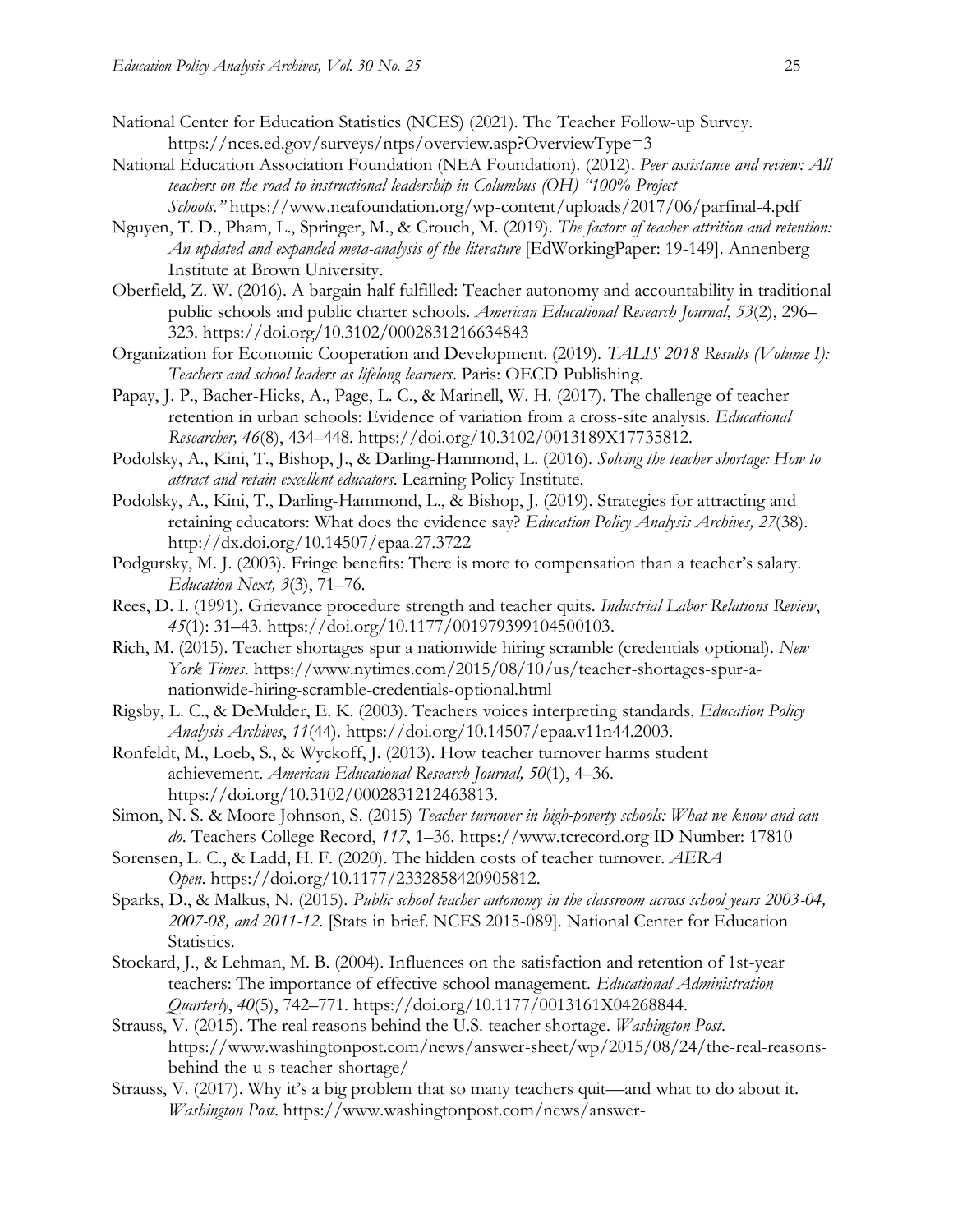sheet/wp/2017/11/27/why-its-a-big-problem-that-so-many-teachers-quit-and-what-to-doabout-it/

- Strunk, K. O. (2011). Are teachers' unions really to blame? Collective bargaining agreements and their relationships with district resource allocation and student performance in California. *Education Finance and Policy*, *6*(3), 354–398.
- Sutcher, L., Darling-Hammond, L., & Carver-Thomas, D. (2016). *A coming crisis in [teaching?](https://learningpolicyinstitute.org/product/coming-crisis-teaching) Teacher supply, demand, and [shortages](https://learningpolicyinstitute.org/product/coming-crisis-teaching) in the U.S.* Learning Policy Institute.
- Torres, A. C. (2014). Are we architects or construction workers? Re-examining teacher autonomy and turnover in charter schools. *Education Policy Analysis Archives*, *22*(124). [https://doi.org/10.14507/epaa.v22.1614.](https://doi.org/10.14507/epaa.v22.1614)
- Torres, A. C. (2016). Is this work sustainable? Teacher turnover and perceptions of workload in charter management organizations. *Urban Education*, *51*(8), 891–914. [https://doi.org/10.1177/0042085914549367.](https://doi.org/10.1177/0042085914549367)
- U.S. Department of Education. (2017a). Completers, by state, by program type [Data table]. Higher Education Act Title II State Report Card (SRC) Reporting System. https://title2.ed.gov/Public/DataTools/NewExcels/CompletersProgramType.aspx.
- U.S. Department of Education. (2017b). Enrollment, by state, by program type [Data table]. Higher Education Act Title II State Report Card (SRC) Reporting System. https://title2.ed.gov/Public/DataTools/NewExcels/EnrollmentProgramType.aspx.
- U.S. Department of Education. (2017c). *Teacher shortage areas [nationwide](https://www2.ed.gov/about/offices/list/ope/pol/bteachershortageareasreport201718.pdf) listing. 1990–1991 through [2017](https://www2.ed.gov/about/offices/list/ope/pol/bteachershortageareasreport201718.pdf)–2018*.

https://www2.ed.gov/about/offices/list/ope/pol/ateachershortageareasreport2017-18.pdf

- U.S. Department of Education, National Center for Education Statistics (NCES) (2018). Table 208.20. Public and private elementary and secondary teachers, enrollment, pupil/teacher ratios, and new teacher hires: Selected years, fall 1955 through 2027. https://nces.ed.gov/programs/digest/d19/tables/dt19\_208.20.asp
- U.S. Department of Education, Office of Postsecondary Education. (2019). *[Teacher shortage areas](https://www2.ed.gov/about/offices/list/ope/pol/tsa.html)*. https://www2.ed.gov/about/offices/list/ope/pol/tsa.html
- Warner-Griffin, C., Cunningham, B. C., & Noel, A. (2018). *Public school teacher autonomy, [satisfaction,](https://nces.ed.gov/pubsearch/pubsinfo.asp?pubid=2018103) job security, and [commitment:](https://nces.ed.gov/pubsearch/pubsinfo.asp?pubid=2018103) 1999–2000 and 2011–12*. [Stats in Brief no. 2018-103]. Institute of Education Statistics, National Center for Education Statistics, U.S. Department of Education, .
- West, K. L. (2015). Teachers' unions, compensation, and tenure. *Industrial Relations: A Journal of Economy and Society, 54*(2), 294–320. [https://doi.org/10.1111/irel.12089.](https://doi.org/10.1111/irel.12089)
- Westervelt, E. (2015, March 3). Where have all the teachers gone? *NPR*'s All Things Considered.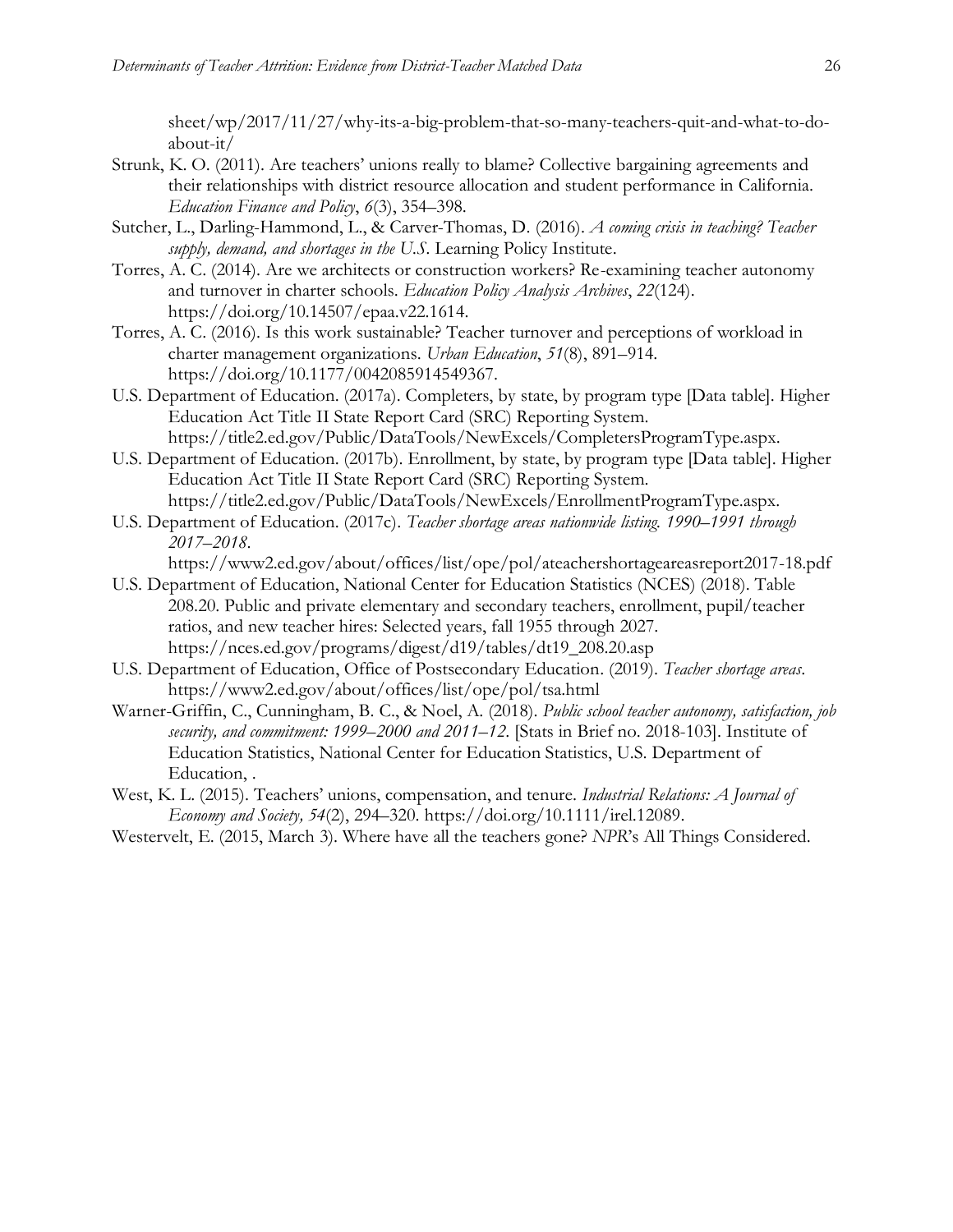| дрренит на зининату знаивнев |                |        |        |                  |              |  |  |  |  |
|------------------------------|----------------|--------|--------|------------------|--------------|--|--|--|--|
|                              | (1)            | (2)    | (3)    | (4)              | (5)          |  |  |  |  |
| <b>VARIABLES</b>             | $\overline{N}$ | Mean   | SD     | Min              | Max          |  |  |  |  |
| Teacher attrition            | 36,920         | 0.0373 | 0.189  | $\boldsymbol{0}$ | 1            |  |  |  |  |
| Male                         | 36,920         | 0.313  | 0.464  | $\theta$         | 1            |  |  |  |  |
| Hispanic                     | 36,920         | 0.0508 | 0.220  | $\overline{0}$   | $\mathbf{1}$ |  |  |  |  |
| White                        | 36,920         | 0.929  | 0.257  | 0                | 1            |  |  |  |  |
| <b>Black</b>                 | 36,920         | 0.0519 | 0.222  | 0                | 1            |  |  |  |  |
| Asian                        | 36,920         | 0.0171 | 0.130  | 0                | 1            |  |  |  |  |
| Other                        | 36,920         | 0.0190 | 0.136  | 0                | 1            |  |  |  |  |
| Master's and above           | 36,920         | 0.544  | 0.498  | $\overline{0}$   | $\mathbf{1}$ |  |  |  |  |
| Experience                   | 36,920         | 13.48  | 9.807  | 1                | 54           |  |  |  |  |
| Full time                    | 36,920         | 0.923  | 0.267  | $\overline{0}$   | 1            |  |  |  |  |
| Alternative certification    | 36,920         | 0.143  | 0.350  | $\overline{0}$   | 1            |  |  |  |  |
| <b>HQT</b>                   | 36,920         | 0.788  | 0.408  | $\overline{0}$   | $\mathbf{1}$ |  |  |  |  |
| Base salary                  | 36,920         | 49,583 | 15,741 | 160              | 140,000      |  |  |  |  |
| Required hours               | 36,920         | 37.33  | 6.21   | 5                | 80           |  |  |  |  |
| Voice factor                 | 36,920         | 1.814  | 0.735  | 0.266            | 4.669        |  |  |  |  |
| Support factor               | 36,920         | 3.035  | 0.752  | 0.280            | 4.211        |  |  |  |  |
| Problem factor               | 36,920         | 2.484  | 0.834  | $-0.001$         | 4.441        |  |  |  |  |
| Morale factor                | 36,920         | 2.569  | 0.715  | 0.282            | 4.000        |  |  |  |  |
| Charter school               | 36,920         | 0.0625 | 0.242  | $\theta$         | 1            |  |  |  |  |
| Hispanic students            | 34,370         | 0.148  | 0.217  | $\theta$         | 1            |  |  |  |  |
| <b>Black students</b>        | 34,370         | 0.124  | 0.202  | $\theta$         | $\mathbf{1}$ |  |  |  |  |
| Asian students               | 34,370         | 0.0307 | 0.0599 | 0                | 0.823        |  |  |  |  |
| Other students               | 34,370         | 0.0456 | 0.111  | 0                | 1            |  |  |  |  |
| Male students                | 34,370         | 0.507  | 0.0891 | 0                | 1            |  |  |  |  |
| Free/reduced-price lunch     | 33,210         | 0.445  | 0.273  | $\overline{0}$   | 1            |  |  |  |  |
| Regular                      | 36,920         | 0.903  | 0.296  | $\overline{0}$   | 1            |  |  |  |  |
| Special program emphasis     | 36,920         | 0.0277 | 0.164  | $\overline{0}$   | 1            |  |  |  |  |
| Special education            | 36,920         | 0.0159 | 0.125  | $\overline{0}$   | 1            |  |  |  |  |
| Career/vocational education  | 36,920         | 0.0152 | 0.122  | $\overline{0}$   | 1            |  |  |  |  |
| Alternative program          | 36,920         | 0.0381 | 0.191  | $\overline{0}$   | 1            |  |  |  |  |
| Elementary school            | 36,920         | 0.399  | 0.490  | $\boldsymbol{0}$ | 1            |  |  |  |  |
| Secondary school             | 36,920         | 0.452  | 0.498  | $\boldsymbol{0}$ | 1            |  |  |  |  |
| Combined school              | 36,920         | 0.149  | 0.356  | $\overline{0}$   | 1            |  |  |  |  |
| Log(enrollment)              | 34,370         | 6.386  | 0.867  | 0.693            | 9.210        |  |  |  |  |
| Log(total revenue)           | 36,150         | 17.96  | 1.671  | 10.84            | 23.77        |  |  |  |  |
| Pupil per teacher            | 34,370         | 14.70  | 5.735  | 0.512            | 139.9        |  |  |  |  |
| Collective bargaining        | 36,920         | 0.533  | 0.499  | $\theta$         | 1            |  |  |  |  |
| Meet and confer              | 36,920         | 0.117  | 0.321  | $\theta$         | 1            |  |  |  |  |
| City                         | 36,920         | 0.213  | 0.409  | 0                | 1            |  |  |  |  |
| Suburban                     | 36,920         | 0.275  | 0.447  | 0                | 1            |  |  |  |  |
| Town                         | 36,920         | 0.166  | 0.372  | $\theta$         | 1            |  |  |  |  |
| Rural                        | 36,920         | 0.346  | 0.476  | $\boldsymbol{0}$ | 1            |  |  |  |  |

**Appendix I: Summary Statistics**

*Source:* District-teacher matched data, based on the 2011-2012 *Schools and Staffing Survey* (SASS) and 2012- 2013 *Teacher Follow-up Survey* (TFS).

*Note:* Teacher attrition represents the binary indicator of teacher attrition such that Attrition = 1 if teachers who were in the classroom during the 2011-2012 school year voluntarily left teaching in the 2012-2013 school year for reasons other than retirement, and Attrition = 0 if the teachers continued teaching in the 2012-2013 school year.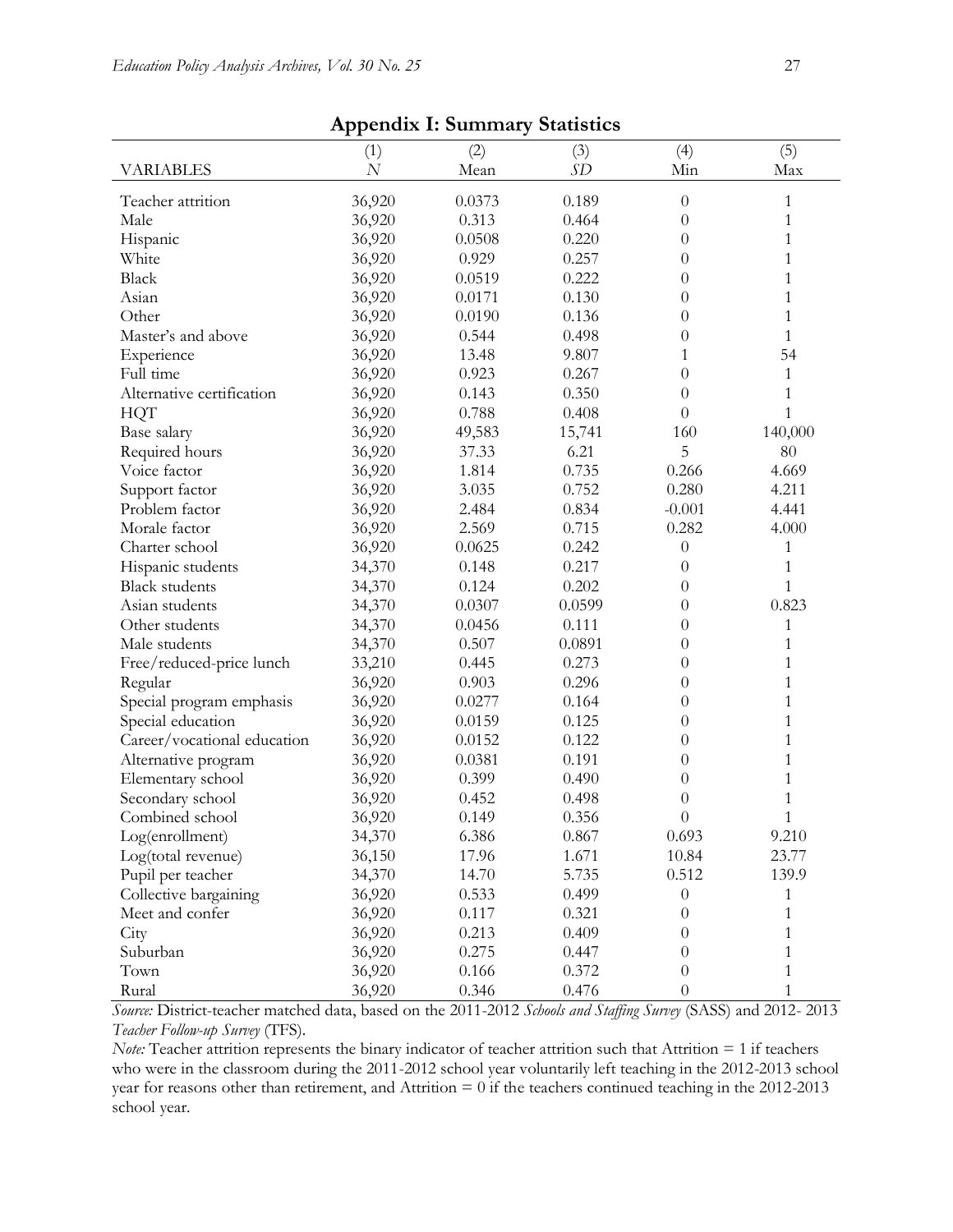## **Appendix II: Factor Survey**

Questionnaires for principal factors for teacher voice (influence in schools and teacher control in classrooms), school climate ("school support"), other obstacles/barriers to learning and teaching ("school problems"), and teacher morale

**Teacher Influence in School:** How much actual influence do you think teachers have over school policy AT THIS SCHOOL in each of the following areas? *1. No Influence to 4. Great Deal of Influence (%)*

- a. Setting performance standards for students at this school
- b. Establishing curriculum
- c. Determining the content of in-service professional development programs
- d. Evaluating teachers
- e. Hiring new full-time teachers
- f. Setting discipline policy
- g. deciding how the school budget will be spent

### **Teacher Control in Classroom:** How much actual control do you have IN YOUR

CLASSROOM at this school over the following areas of your planning and teaching? *1. No Control to A Great Deal of Control (%)*

- a. Selecting textbooks and other instructional materials
- b. Selecting content, topics, and skills to be taught
- c. Selecting teaching techniques
- d. Evaluating and grading students
- e. Disciplining students
- f. Determining the amount of homework to be assigned

**School Climate ("School Support"):** To what extent do you agree or disagree with each of the following statements? *1. Strongly Agree to 4. Strongly Disagree (%)*

- a. The school administration's behavior toward the staff is supportive and encouraging.
- b. I am satisfied with my teaching salary.
- c. The level of student misbehavior in this school (such as noise, horseplay or fighting in the halls, cafeteria, or student lounge) interferes with my teaching.
- d. I receive a great deal of support from parents for the work I do.
- e. Necessary materials such as textbooks, supplies, and copy machines are available as needed by the staff.
- f. Routine duties and paperwork interfere with my job of teaching.
- g. My principal enforces school rules for student conduct and backs me up when I need it.
- h. Rules for student behavior are consistently enforced by teachers in this school, even for students who are not in their classes.
- i. Most of my colleagues share my beliefs and values about what the central mission of the school should be.

j. The principal knows what kind of school he or she wants and has communicated it to the staff.

k. There is a great deal of cooperative effort among the staff members.

l. In this school, staff members are recognized for a job well done.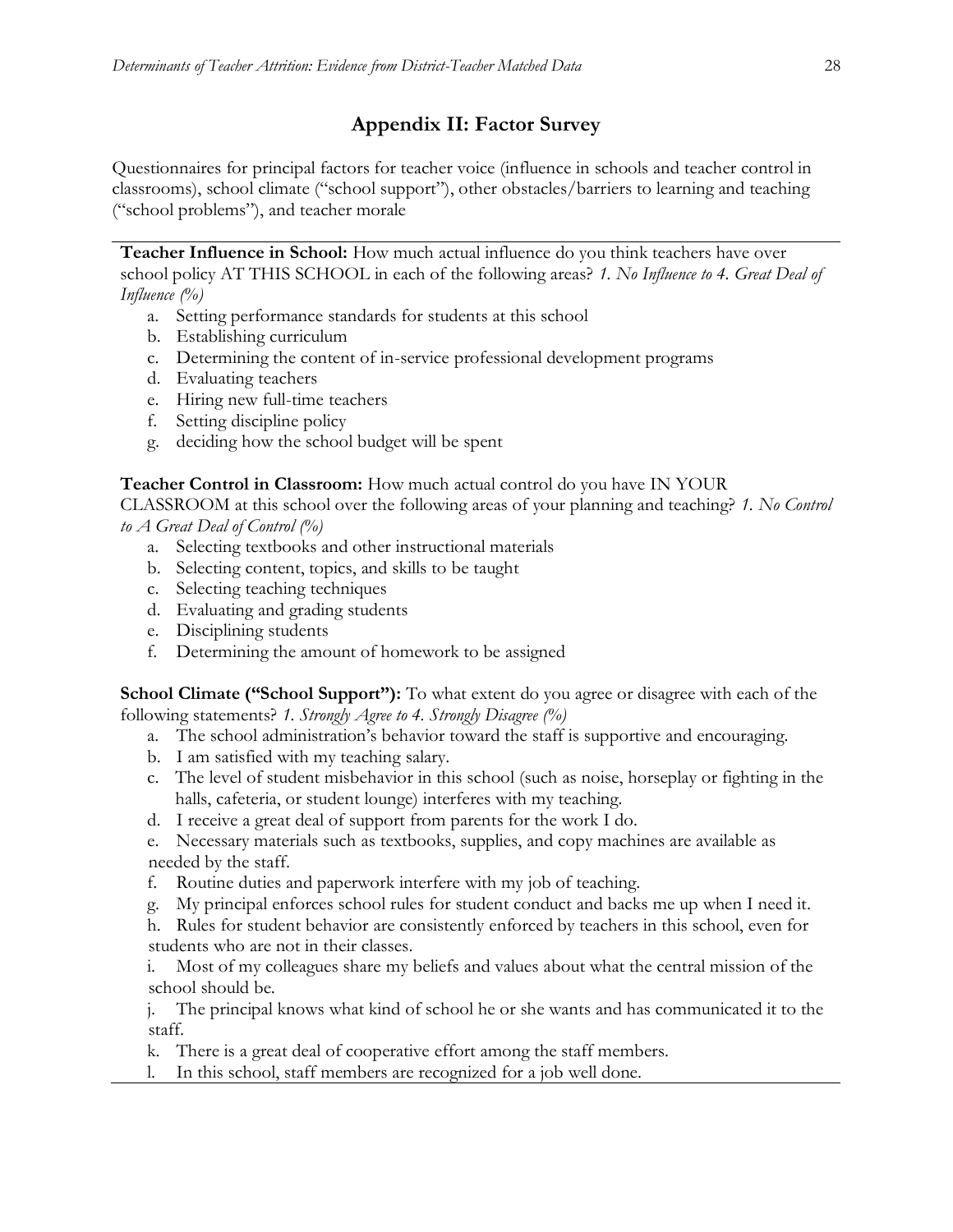m. I worry about the security of my job because of the performance of my students or my school on state and/or local tests.

n. State or district content standards have had a positive influence on my satisfaction with teaching.

o. I am given the support I need to teach students with special needs.

p. The amount of student tardiness and class cutting in this school interferes with my teaching.

q. I am generally satisfied with being a teacher at this school.

#### **Other Obstacles/Barriers to Learning and Teaching ("School Problems"):** To what extent

is each of the following a problem in this school? *1. Serious Problem to 4. Not a Problem (%)*

- a. Student tardiness
- b. Student absenteeism
- c. Student class cutting
- d. Teacher absenteeism
- e. Students dropping out
- f. Student apathy
- g. Lack of parental involvement
- h. Poverty
- i. Students come to school unprepared to learn
- j. Poor student health

**Teacher Morale:** To what extent do you agree or disagree with each of the following statements? *1. Strongly Agree to 4. Strongly Disagree (%)*

- a. The stress and disappointments involved in teaching at this school aren't really worth it.
- b. The teachers at this school like being here; I would describe us as a satisfied group.
- c. I like the way things are run at this school.
- d. If I could get a higher paying job I'd leave teaching as soon as possible.
- e. I think about transferring to another school.
- f. I don't seem to have as much enthusiasm now as I did when I began teaching.
- g. I think about staying home from school because I'm just too tired to go.

Source: 2011-2012 *Schools and Staffing Survey* (SASS).